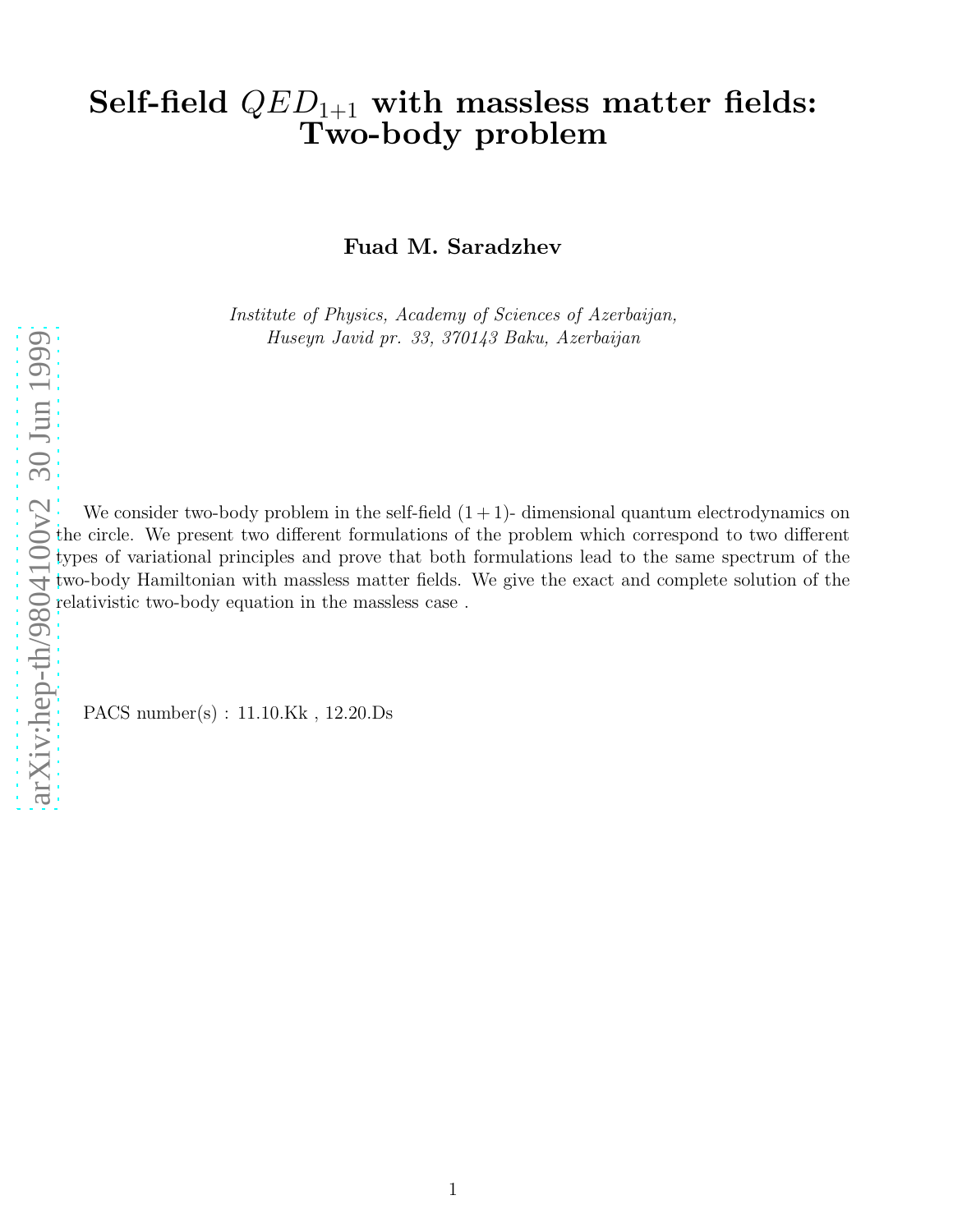### 1 INTRODUCTION

<span id="page-1-0"></span>The relativistic two-body problem attracts attention in both quantum mechanics of point particles and field theory[[1](#page-15-0)]-[[6\]](#page-15-0). To formulate the problem we usually assume that two or many body systems are described by a composite field. This is general in all formulations. What brings a difference is variational principle.

We can rewrite the action of the two-body system entirely in terms of the composite field and then require the action to be stationary with respect to the variations of this field only. This leads to a single two-body equation[[5](#page-15-0)]. However, if we first vary the action with respect to the individual fields, then we come to a pair of coupled equations on the composite field[[3, 4\]](#page-15-0). These two different types of variational principles produce therefore different types of two-body equations.

In the present paper, we aim (i) to compare the two formulations for the  $(1 + 1)$ -dimensional quantum electrodynamics (QED) known as the Schwinger model (SM) [\[7](#page-15-0)] and (ii) to solve exactly the two-body problem for this model in the massless case. QED in lower dimensions is interesting as a simpler model for discussion of many body aspects of particle physics, for example, spontaneous positron production by supercritical potentials[[8\]](#page-15-0). Moreover, under certain conditions such lower dimensions may be physically realizable in condensed matter and statistical systems [\[9](#page-15-0)]. There is a discussion of many-body problems in  $(1 + 1)$ -dimensions, however under instantaneous phenomenological, e.g.,  $\delta$ -functional potentials [\[10\]](#page-16-0).

Weuse the self-field version of QED [[11](#page-16-0)] which is a first-quantized theory, so both matter and electromagnetic fields are not quantized. The electromagnetic field has no separate local degrees of freedom and can be eliminated between the coupled Maxwell-Dirac equations, but then we must include nonlinear self-field terms. We consider two matter Dirac fields coupled to a  $U(1)$  gauge or electromagnetic field and work on the circle where the electromagnetic field has a global physical degree of freedom.

Our paper is organized as follows. In Sec. 2 , for our two-body system we present two alternative formulations based on the variational principles mentioned above and derive the corresponding twobody equations in configuration space. We give the Hamiltonian form of these equations in both cases. The single two-body equation formulation is one-time formulation. In contrast the formulation with the composite field governed by two coupled Dirac equations has two time coordinates and includes the relative energy. In Sec. 3, we find the eigenfunctions and the spectrum of the two-body Hamiltonian in the single two-body equation formulation with massless matter fields. In[[12\]](#page-16-0) we solved this problem with the self-potentials neglected. Now we treat the case of the massless matter fields completely. We take into account in the two-body equation the self-potentials responsible for the radiative corrections and solve it exactly, i.e., get the exact and complete solution of the two-body problem. In Sec. 4, we consider the eigenvalue problem for the two-body Hamiltonian in the pair of Dirac equations formulation as well. We prove that both formulations lead to the same spectrum and are therefore equivalent to each other. Sec. 5 contains our conclusions.

#### 2 TWO-BODY SYSTEM

The action of the system is

$$
W[\psi, A] = \int_{-\infty}^{\infty} dt \int_{0}^{L} dx \sum_{k=1}^{2} \{ [\overline{\psi}_{k} \gamma^{\mu} (i\partial_{\mu} - e_{k} A_{\mu}) \psi_{k} - m_{k} \overline{\psi}_{k} \psi_{k}] - \frac{1}{4} F_{\mu\nu} F^{\mu\nu} \},
$$
(2.1)

where  $(\mu, \nu = \overline{0, 1})$ ,  $\gamma^0 = -i\sigma_2$ ,  $\gamma^0 \gamma^1 = \gamma^5 = \sigma_3$ ,  $\sigma_i$   $(i = \overline{1, 3})$  are Pauli matrices. The fields  $\psi_k$  are 2-component Dirac spinors, and  $\bar{\psi}_k = \psi_k^{\star} \gamma^0$ .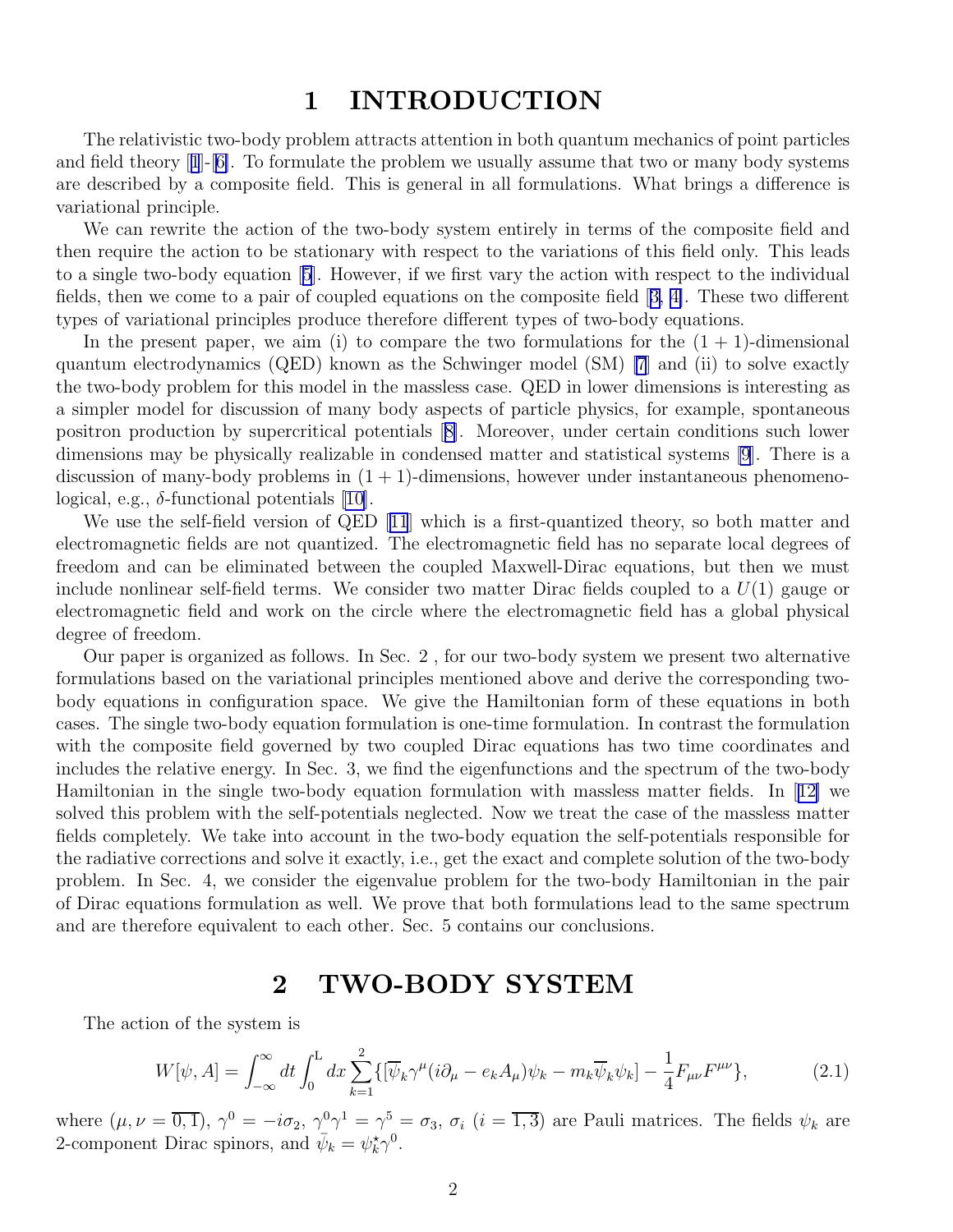<span id="page-2-0"></span>We suppose that space is a circle of length L,  $0 \leq x \leq L$ , and impose the following boundary conditions for the fields

$$
A_{\mu}(\mathbf{L}, t) = A_{\mu}(0, t), \n\psi_{k}(\mathbf{L}, t) = e^{i2\pi\kappa_{k}}\psi_{k}(0, t), \qquad k = 1, 2,
$$

 $\kappa_1, \kappa_2$  being arbitrary numbers. The charges  $e_1$ ,  $e_2$  are not arbitrary on the circle, one of the charges must be a multiple of another [\[13\]](#page-16-0).

We work in the Coulomb gauge

$$
A_1(x,t) = b(t),
$$

where

$$
b(t) \equiv \frac{1}{L} \int_0^L dx A_1(x, t)
$$

is the electromagnetic field global degree of freedom.

The electromagnetic field equations deduces from the action [\(2.1](#page-1-0)) are

$$
\partial_{\nu}F^{\nu\mu} = J^{\mu},\tag{2.2}
$$

where the total matter current

$$
J^{\mu} = \sum_{k=1}^{2} e_k \bar{\psi}_k \gamma^{\mu} \psi_k
$$

is conserved,  $\partial_{\mu}J^{\mu}=0$ .

If we solve the electromagnetic field equations, express  $A_\mu$  in terms of  $J^\mu$  and insert the expressions obtained into [\(2.1](#page-1-0)), then we get the action written in terms of the matter fields

$$
W[\psi, A] = \int_{-\infty}^{\infty} dt \int_{0}^{L} dx \sum_{k=1}^{2} \overline{\psi}_{k} (\gamma^{\mu} i \partial_{\mu} - m_{k}) \psi_{k} + \frac{1}{2} \int_{-\infty}^{\infty} dt \int_{0}^{L} dx \int_{0}^{L} dy J^{0}(x, t) D(x, y | L) J^{0}(y, t) - \frac{1}{2} \int_{-\infty}^{\infty} dt \int_{0}^{L} dx J^{1}(x, t) b(t).
$$
\n(2.3)

The last term represents the interaction of the matter currents with the global electromagnetic field degree of freedom b, while the middle term is a sum of current-current interactions containing both the mutual and self-interaction terms.

The Green's function in (2.3) is

$$
D(x, y | \mathcal{L}) \equiv \frac{1}{2}|x - y| + \frac{xy}{\mathcal{L}}.
$$

#### 2.1 First formulation: single two-body equation

Following the relativistic configuration space formalism[[5\]](#page-15-0), we define the composite field

$$
\Phi(x_1,t|x_2,t) \equiv \psi_1(x_1,t) \otimes \psi_2(x_2,t),
$$

which is 4-component spinor field. The configuration space  $(x_1, x_2)$  is a torus with the circle length  $(0 \leq x_1 < L , 0 \leq x_2 < L)$ .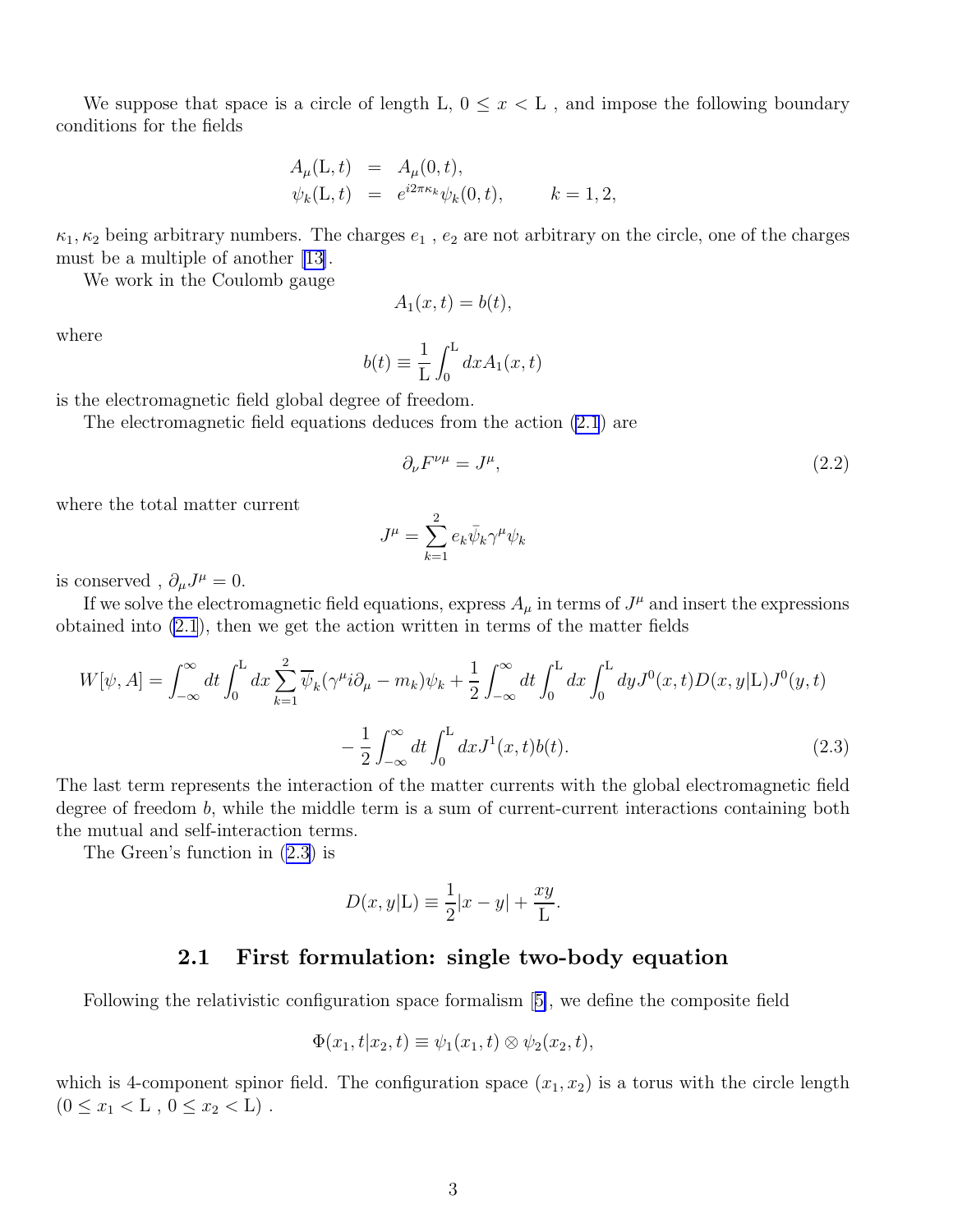<span id="page-3-0"></span>We can rewrite our action  $(2.3)$  entirely in terms of the composite field  $\Phi$ . In order to do this we multiply the kinetic energy terms with the normalization factors

$$
\int_0^L dx \psi_k^*(x, t) \psi_k(x, t) = 1, \quad k = 1 \text{ or } 2.
$$
 (2.4)

We have to do this twice on the self-interaction terms. The resultant action is

$$
W[\Phi, A] = \int_{-\infty}^{\infty} dt \int_{0}^{L} dx_{1} \int_{0}^{L} dx_{2} \bar{\Phi}(x_{1}, t | x_{2}, t) \{ (\gamma^{\mu} p_{(1), \mu} - m_{1}) \otimes \gamma^{0} + \gamma^{0} \otimes (\gamma^{\mu} p_{(2), \mu} - m_{2})
$$
  
+ 
$$
\frac{1}{2} (\gamma^{0} \otimes \gamma^{0}) (e_{1} \phi_{(1)}^{\text{self}} + e_{2} \phi_{(2)}^{\text{self}}) - \frac{1}{2} e_{1} b (\gamma^{1} \otimes \gamma^{0}) - \frac{1}{2} e_{2} b (\gamma^{0} \otimes \gamma^{1})
$$
  
+ 
$$
e_{1} e_{2} (\gamma^{0} \otimes \gamma^{0}) D(x_{1}, x_{2} | \mathcal{L}) \} \Phi(x_{1}, t | x_{2}, t), \qquad (2.5)
$$

where

$$
p_{(i),\mu} \equiv i \frac{\partial}{\partial x_i^{\mu}},
$$

and

$$
\phi_{(1)}^{\text{self}}(x_1, t) = e_1 \int_0^L dy \int_0^L dz D(x_1, z | L) \overline{\Phi}(z, t | y, t) (\gamma^0 \otimes \gamma^0) \Phi(z, t | y, t),
$$
  

$$
\phi_{(2)}^{\text{self}}(x_2, t) = e_2 \int_0^L dy \int_0^L dz D(x_2, y | L) \overline{\Phi}(z, t | y, t) (\gamma^0 \otimes \gamma^0) \Phi(z, t | y, t),
$$

the self-potentials  $\phi_{(k)}^{\text{self}}$  being non-linear integral expressions. The spin matrices are written here in the form of tensor products ⊗, the first factor always referring to the spin space of particle 1, the second to particle 2.

Let us note that the last term in (2.5) can also be put into the self-potentials  $\phi_{(k)}^{\text{self}}$ , one half for each particle; the total potentials then take the form

$$
\phi_{(1)}^{\text{self}} \to \phi^{\text{self}},
$$
  

$$
\phi_{(2)}^{\text{self}} \to \phi^{\text{self}},
$$

where

$$
\phi^{\text{self}}(x,t) \equiv \int_0^L dy \int_0^L dz (e_1 D(x,z|\mathcal{L}) + e_2 D(x,y|\mathcal{L})) \overline{\Phi}(z,t|y,t) (\gamma^0 \otimes \gamma^0) \Phi(z,t|y,t). \tag{2.6}
$$

We must now specify a variational principle for the matter fields. We could vary the action with respect to individual fields  $\psi_1$  and  $\psi_2$  separately. This results in non-linear coupled equations for these fields (see below). Instead, we require the action (2.5) to be stationary with respect to the total composite field only. This is a weaker condition which leads to the following two-body equation

$$
\{(\gamma^{\mu}p_{(1),\mu} - m_1) \otimes \gamma^0 + \gamma^0 \otimes (\gamma^{\mu}p_{(2),\mu} - m_2) + (\gamma^0 \otimes \gamma^0)(e_1\phi_{(1)}^{\text{self}} + e_2\phi_{(2)}^{\text{self}})
$$

$$
-\frac{1}{2}e_1b(\gamma^1 \otimes \gamma^0) - \frac{1}{2}e_2b(\gamma^0 \otimes \gamma^1) + e_1e_2(\gamma^0 \otimes \gamma^0)D(x_1, x_2|L)\}\Phi(x_1, t|x_2, t) = 0. \tag{2.7}
$$

If we define the generalized (kinetic) momenta as

$$
\pi_{(i),\mu} \equiv p_{(i),\mu} + e_i A_{(i),\mu}^{\text{self}}
$$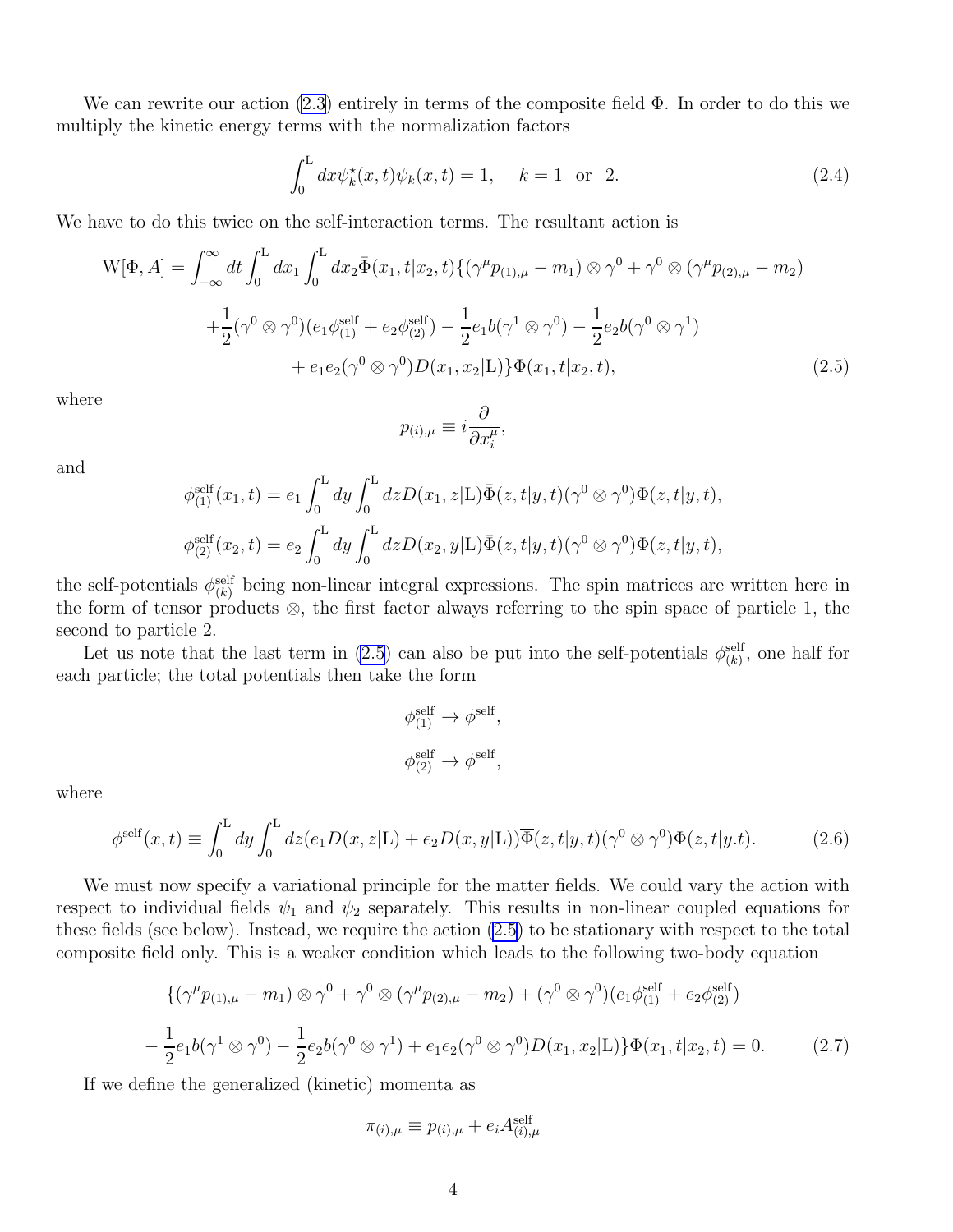<span id="page-4-0"></span>with

$$
A_{(1),0}^{\text{self}} \equiv \phi_{(1)}^{\text{self}}, \qquad A_{(2),0}^{\text{self}} \equiv \phi_{(2)}^{\text{self}},
$$

$$
A_{(1),1}^{\text{self}} = A_{(2),1}^{\text{self}} = -\frac{1}{2}b,
$$

then the two-body equation takes the compact form

$$
\{(\gamma^{\mu}\pi_{(1),\mu}-m_1)\otimes\gamma^0+\gamma^0(\gamma^{\mu}\pi_{(2),\mu}-m_2)+e_1e_2(\gamma^0\otimes\gamma^0)D(x_1,x_2|L)\}\Phi(x_1,t|x_2,t)=0.\tag{2.8}
$$

In the center of mass and relative coordinates

$$
\Pi = \pi_{(1)} + \pi_{(2)}, \quad \pi = \pi_{(1)} - \pi_{(2)},
$$
  
\n
$$
P = p_{(1)} + p_{(2)}, \quad p = p_{(1)} - p_{(2)},
$$
  
\n
$$
x_{+} = x_{1} + x_{2}, \quad x_{-} = x_{1} - x_{2},
$$

the configuration space  $(x_-, x_+)$  is again a torus, but with the circle length 2L (-L  $\leq x_-$  < L,  $0 \leq x_{+} < 2L$ ), while the function  $D(x_1, x_2|L)$  becomes a sum of center of mass and relative parts depending only on  $x_-\$  and  $x_+$ , respectively,

$$
D(x_1, x_2 | \mathbf{L}) = D_-(x_- | \mathbf{L}) + D_+(x_+ | \mathbf{L}),
$$
  
\n
$$
D_-(x_- | \mathbf{L}) = \frac{1}{2} |x_-| - \frac{1}{4\mathbf{L}} x_-^2,
$$
  
\n
$$
D_+(x_+ | \mathbf{L}) = \frac{1}{4\mathbf{L}} x_+^2.
$$

 $Eq.(2.8)$ , without the self-field terms, becomes

$$
\{\Gamma^{\mu}P_{\mu} + k^{\mu}p_{\mu} + e_1e_2(\gamma^0 \otimes \gamma^0)D - m_1(I \otimes \gamma^0) - m_2(\gamma^0 \otimes I)\}\Phi(x_{-}, t|x_{+}, t) = 0, \tag{2.9}
$$

where we have introduced

$$
\Gamma^{\mu} \equiv \frac{1}{2} (\gamma^{\mu} \otimes \gamma^{0} + \gamma^{0} \otimes \gamma^{\mu})
$$
  

$$
k^{\mu} \equiv \frac{1}{2} (\gamma^{\mu} \otimes \gamma^{0} - \gamma^{0} \otimes \gamma^{\mu}),
$$

and I is identity matrix. Since  $k^0$  vanishes, the zero component of  $p_\mu$ , i.e., the relative energy  $p_0$ drops out of the two-body equation automatically. Thus we have only one time variable conjugate to the center of mass energy  $P_0$ , one degree of freedom for the center of mass momentum  $P<sup>1</sup>$  and one degree of freedom for the relative momentum  $p^1$ . By multiplying (2.9) by  $\Gamma_0^{-1}$  we obtain the Hamiltonian form of the two-body equation

$$
P_0 \Phi = \{ \alpha_+ P^1 + \alpha_- p^1 - e_1 e_2 D + \beta_1 m_1 + \beta_2 m_2 \} \Phi,
$$
\n(2.10)

with

$$
\alpha_{\pm} \equiv \frac{1}{2} (\alpha_1 \pm \alpha_2), \quad \alpha_1 \equiv \gamma^5 \otimes I, \quad \alpha_2 \equiv I \otimes \gamma^5,
$$

$$
\beta_1 \equiv \gamma^0 \otimes I, \quad \beta_2 \equiv I \otimes \gamma^0,
$$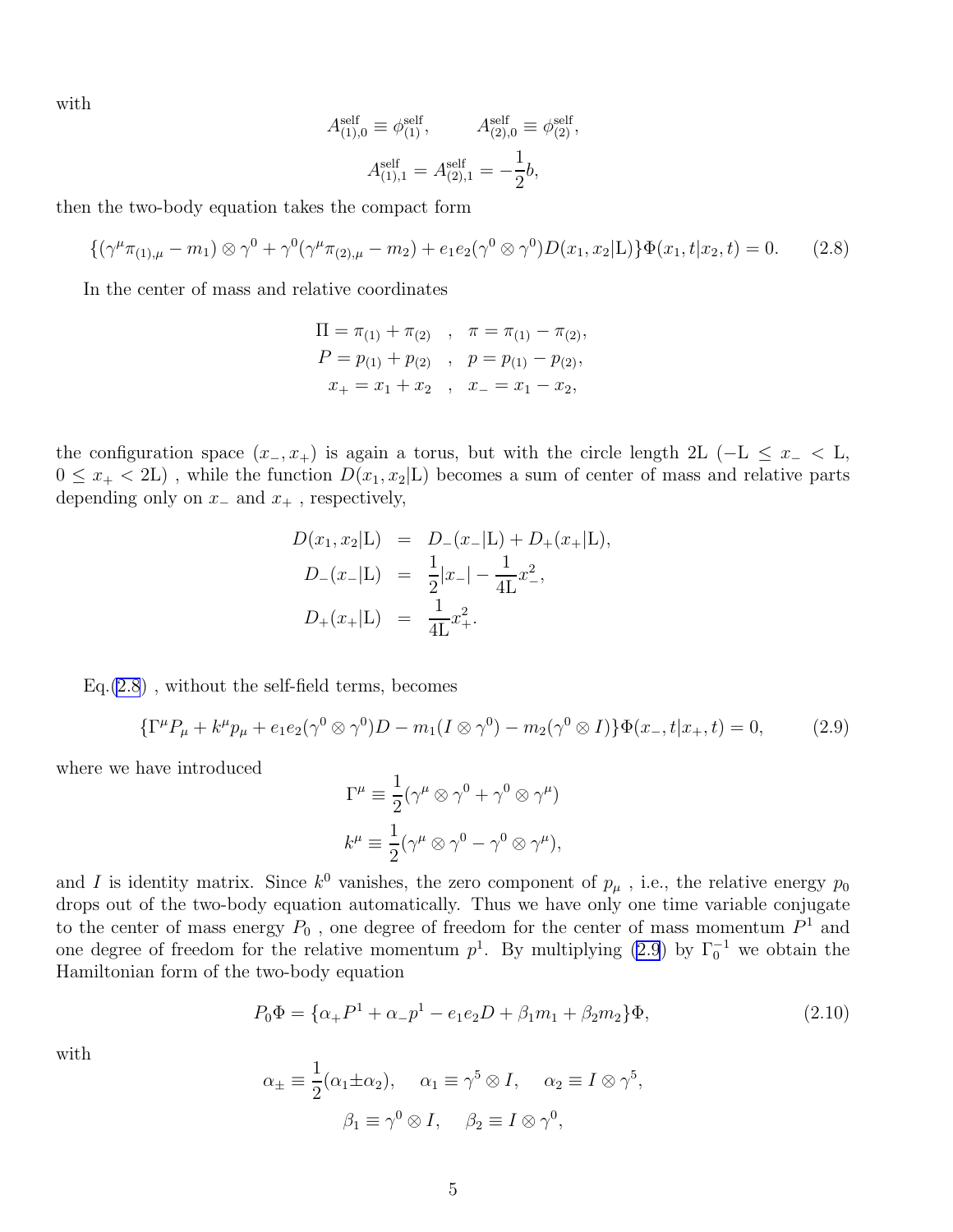and the relative and center of mass terms in the Hamiltonian  $P_0$  being additive,

$$
P_0 = H_{\text{c.m.}} + H_{\text{rel}},
$$
  
\n
$$
H_{\text{c.m.}} \equiv \alpha_+ P^1 - e_1 e_2 D_+,
$$
  
\n
$$
H_{\text{rel}} \equiv \alpha_- p^1 - e_1 e_2 D_- + \beta_1 m_1 + \beta_2 m_2.
$$

Eq.([2.10\)](#page-4-0) has the form of a generalized Dirac equation, now a 4-component wave equation.

The commutation relations for the matrices  $\alpha_{\pm}$ ,  $\beta_1$ ,  $\beta_2$  are

$$
\alpha_+\alpha_- = \alpha_-\alpha_+ = 0, \quad \beta_1\beta_2 = \beta_2\beta_1 = \gamma^0 \otimes \gamma^0,
$$
  

$$
\alpha_{\pm}\beta_1 + \beta_1\alpha_{\pm} = \pm \gamma^0 \otimes \gamma^5, \quad \alpha_{\pm}\beta_2 + \beta_2\alpha_{\pm} = \gamma^5 \otimes \gamma^0,
$$

and

$$
\alpha_{\pm}^2 = \frac{1}{2}(I \otimes I \pm \gamma^5 \otimes \gamma^5), \quad \beta_1^2 = \beta_2^2 = I \otimes I.
$$

With the self-potential terms included, the Hamiltonian form of the two-body equation becomes

$$
P_0\Phi_0 = \{\alpha_+\Pi^1 + \alpha_-\pi^1 - \phi - e_1\phi_{(1)}^{\text{self}} - e_2\phi_{(2)}^{\text{self}} + \beta_1m_1 + \beta_2m_2\}\Phi,\tag{2.11}
$$

where

$$
\phi = \phi_+ + \phi_-,
$$
  

$$
\phi_{\pm} \equiv e_1 e_2 D_{\pm}.
$$

The self-potentials break in general the above mentioned additivity of the center of mass and relative parts of  $P_0$ .

#### 2.2 Second formulation: pair of Dirac equations

Letus use now a different variational principle and vary the action  $(2.3)$  $(2.3)$  with respect to each field  $\psi_k$  separately. In this way we come to a pair of coupled nonlinear equations

$$
(\gamma^{\mu}i\partial_{\mu} - m_1)\psi_1(x,t) - \frac{1}{2}e_1b(t)\gamma^1\psi_1(x,t) + e_1\int_0^L dy D(x,y|L)J^0(y,t)\gamma^0\psi_1(x,t) = 0, \qquad (2.12a)
$$

$$
(\gamma^{\mu}i\partial_{\mu} - m_2)\psi_2(x,t) - \frac{1}{2}e_2b(t)\gamma^1\psi_2(x,t) + e_2\int_0^L dy D(x,y|L)J^0(y,t)\gamma^0\psi_2(x,t) = 0.
$$
 (2.12b)

To describe our two-body system we define the composite field

$$
\Phi(x_1,t_1|x_2,t_2)=\psi_1(x_1,t_1)\otimes\psi_2(x_2,t_2)
$$

composed of the individual matter fields at different times. Multiplying Eq.(2.12a) taken at  $(x, t)$  =  $(x_1, t_1)$  by  $\gamma^0 \psi_2(x_2, t_2)$  and Eq.(2.12b) taken at  $(x, t) = (x_2, t_2)$  by  $\gamma^0 \psi_1(x_1, t_1)$  as well as the nonlinear self-field terms in both equations by the normalization factors leads to

$$
G_1 \Phi(x_1, t_1 | x_2, t_2) \equiv \{ (\gamma^{\mu} p_{(1), \mu} - m_1) \otimes \gamma^0 - \frac{1}{2} e_1 b(t_1) (\gamma^1 \otimes \gamma^0) + (\gamma^0 \otimes \gamma^0) e_1 \phi^{\text{self}}(1) \} \Phi(x_1, t_1 | x_2, t_2) = 0,
$$
\n(2.13a)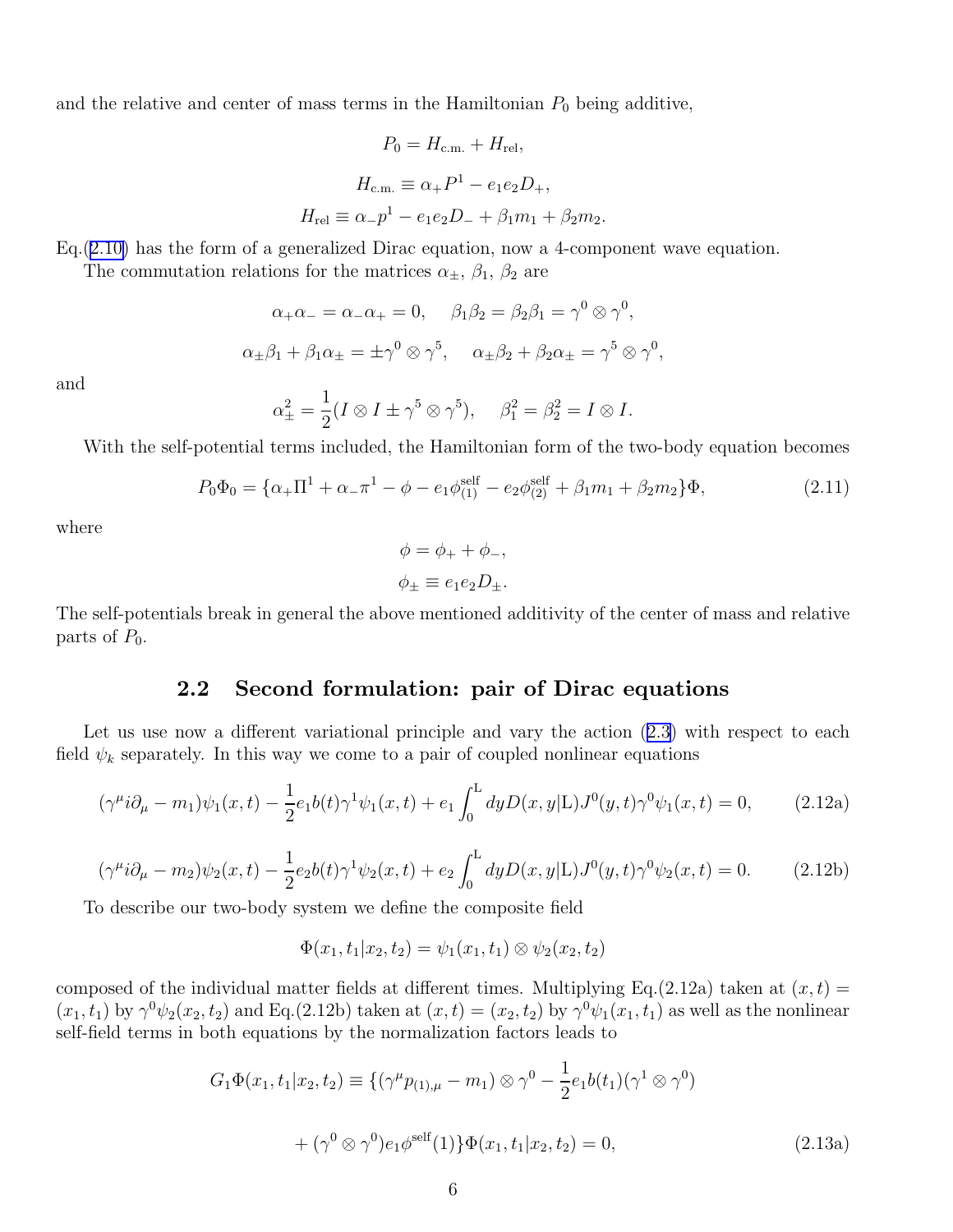$$
G_2\Phi(x_1, t_1 | x_2, t_2) \equiv \{ \gamma^0 \otimes (\gamma^\mu p_{(2), \mu} - m_2) - \frac{1}{2} e_2 b(t_2) (\gamma^0 \otimes \gamma^1) + (\gamma^0 \otimes \gamma^0) e_2 \phi^{\text{self}}(2) \} \Phi(x_1, t_1 | x_2, t_2) = 0,
$$
\n(2.13b)

where the self-potential is

$$
\phi^{\text{self}}(x|t_1, t_2) \equiv \int_0^L dy \int_0^L dz D(x, y|L) \{e_1 \overline{\Phi}(y, t_1|z, t_2) (\gamma^0 \otimes \gamma^0) \Phi(y, t_1|z, t_2) + e_2 \overline{\Phi}(z, t_2|y, t_1) (\gamma^0 \otimes \gamma^0) \Phi(z, t_2|y, t_1) \},
$$

and

$$
\phi^{\text{self}}(1) \equiv \phi^{\text{self}}(x_1|t_1, t_2), \quad \phi^{\text{self}}(2) \equiv \phi^{\text{self}}(x_2|t_2, t_1),
$$

i.e., we have a pair of Dirac equations on  $\Phi$  instead of a single one in the first formulation. For  $t_1 = t_2 \equiv t$  $t_1 = t_2 \equiv t$  $t_1 = t_2 \equiv t$ ,  $\phi^{\text{self}}(x|t, t)$  coincides with the self-potential  $\phi^{\text{self}}(x, t)$  given by ([2.6\)](#page-3-0).

The compatibility condition for the two equations is

$$
[G_1, G_2]_-\Phi = 0. \tag{2.14}
$$

It can be checked that this condition reduces to

$$
e_1 \frac{\partial \phi^{\text{self}}(1)}{\partial t_2} = e_2 \frac{\partial \phi^{\text{self}}(2)}{\partial t_1},\tag{2.15}
$$

i.e. requires a specific time dependence of the self-potentials.

Taking the sum and the difference of Eqs.(2.13a-b) we get

$$
\{(\gamma^{\mu}p_{(1),\mu} - m_1) \otimes \gamma^0 + \gamma^0 \otimes (\gamma^{\mu}p_{(2),\mu} - m_2) + (\gamma^0 \otimes \gamma^0)(e_1\phi^{\text{self}}(1) + e_2\phi^{\text{self}}(2))
$$
  

$$
- \frac{1}{2}e_1b(t_1)(\gamma^1 \otimes \gamma^0) - \frac{1}{2}e_2b(t_2)(\gamma^0 \otimes \gamma^1)\}\Phi(x_1, t_1|x_2, t_2) = 0,
$$
 (2.16a)

and

$$
\{(\gamma^{\mu}p_{(1),\mu} - m_1) \otimes \gamma^0 - \gamma^0 \otimes (\gamma^{\mu}p_{(2),\mu} - m_2) + (\gamma^0 \otimes \gamma^0)(e_1\phi^{\text{self}}(1) - e_2\phi^{\text{self}}(2))
$$
  

$$
\frac{1}{\sqrt{(1-\gamma^0)(1-\gamma^0)(1-\gamma^0)(1-\gamma^0)(1-\gamma^0)(1-\gamma^0)(1-\gamma^0)(1-\gamma^0)(1-\gamma^0)(1-\gamma^0)(1-\gamma^0)(1-\gamma^0)(1-\gamma^0)(1-\gamma^0)(1-\gamma^0)(1-\gamma^0)(1-\gamma^0)(1-\gamma^0)(1-\gamma^0)(1-\gamma^0)(1-\gamma^0)(1-\gamma^0)(1-\gamma^0)(1-\gamma^0)(1-\gamma^0)(1-\gamma^0)(1-\gamma^0)(1-\gamma^0)(1-\gamma^0)(1-\gamma^0)(1-\gamma^0)(1-\gamma^0)(1-\gamma^0)(1-\gamma^0)(1-\gamma^0)(1-\gamma^0)(1-\gamma^0)(1-\gamma^0)(1-\gamma^0)(1-\gamma^0)(1-\gamma^0)(1-\gamma^0)(1-\gamma^0)(1-\gamma^0)(1-\gamma^0)(1-\gamma^0)(1-\gamma^0)(1-\gamma^0)(1-\gamma^0)(1-\gamma^0)(1-\gamma^0)(1-\gamma^0)(1-\gamma^0)(1-\gamma^0)(1-\gamma^0)(1-\gamma^0)(1-\gamma^0)(1-\gamma^0)(1-\gamma^0)(1-\gamma^0)(1-\gamma^0)(1-\gamma^0)(1-\gamma^0)(1-\gamma^0)(1-\gamma^0)(1-\gamma^0)(1-\gamma^0)(1-\gamma^0)(1-\gamma^0)(1-\gamma^0)(1-\gamma^0)(1-\gamma^0)(1-\gamma^0)(1-\gamma^0)(1-\gamma^0)(1-\gamma^0)(1-\gamma^0)(1-\gamma^0)(1-\gamma^0)(1-\gamma^0)(1-\gamma^0)(1-\gamma^0)(1-\gamma^0)(1-\gamma^0)(1-\gamma^0)(1-\gamma^0)(1-\gamma^0)(1-\gamma^0)(1-\gamma^0)(1-\gamma^0)(1-\gamma^0)(1-\gamma^0)(1-\gamma^0)(1-\gamma^0)(1-\gamma^0)(1-\gamma^0)(1-\gamma^0)(1-\gamma^0)(1-\gamma^0)(1-\gamma^0)(1-\gamma^0)(1-\gamma^0)(1-\gamma^0)(1-\gamma^0)(1-\gamma^0)(1-\gamma^0)(1-\gamma^0)(1-\gamma^
$$

$$
-\frac{1}{2}e_1b(t_1)(\gamma^1 \otimes \gamma^0) + \frac{1}{2}e_2b(t_2)(\gamma^0 \otimes \gamma^1)\}\Phi(x_1, t_1|x_2, t_2) = 0.
$$
 (2.16b)  
uation is in fact the two-body equation derived earlier with the Coulomb potential

The first equation is in the twoincluded into the self-potentials, the only difference being in the number of time variables, while  $(2.16b)$  is a new equation on  $\Phi$ .

To make clear the nature of the new equation, we use again the center of mass and relative coordinates. Acting along similar lines as above, we obtain the Hamiltonian form of the equations on  $\Phi$  :

$$
P_0 \Phi = \{ \alpha_+ \Pi^1 + \alpha_- \pi^1 - e_1 \phi^{\text{self}}(1) - e_2 \phi^{\text{self}}(2) + \beta_1 m_1 + \beta_2 m_2 \} \Phi,
$$
(2.17a)

$$
p_0 \Phi = \{ \alpha_+ \pi^1 + \alpha_- \Pi^1 - e_1 \phi^{\text{self}}(1) + e_2 \phi^{\text{self}}(2) + \beta_1 m_1 - \beta_2 m_2 \} \Phi.
$$
 (2.17b)

In addition to the two-body equation we have therefore an equation which includes the relative energy  $p_0$ . While the center of mass energy plays the role of the "Hamiltonian" of the two-body system, the relative energy (or its conjugate variable, the relative time) is an unphysical variable and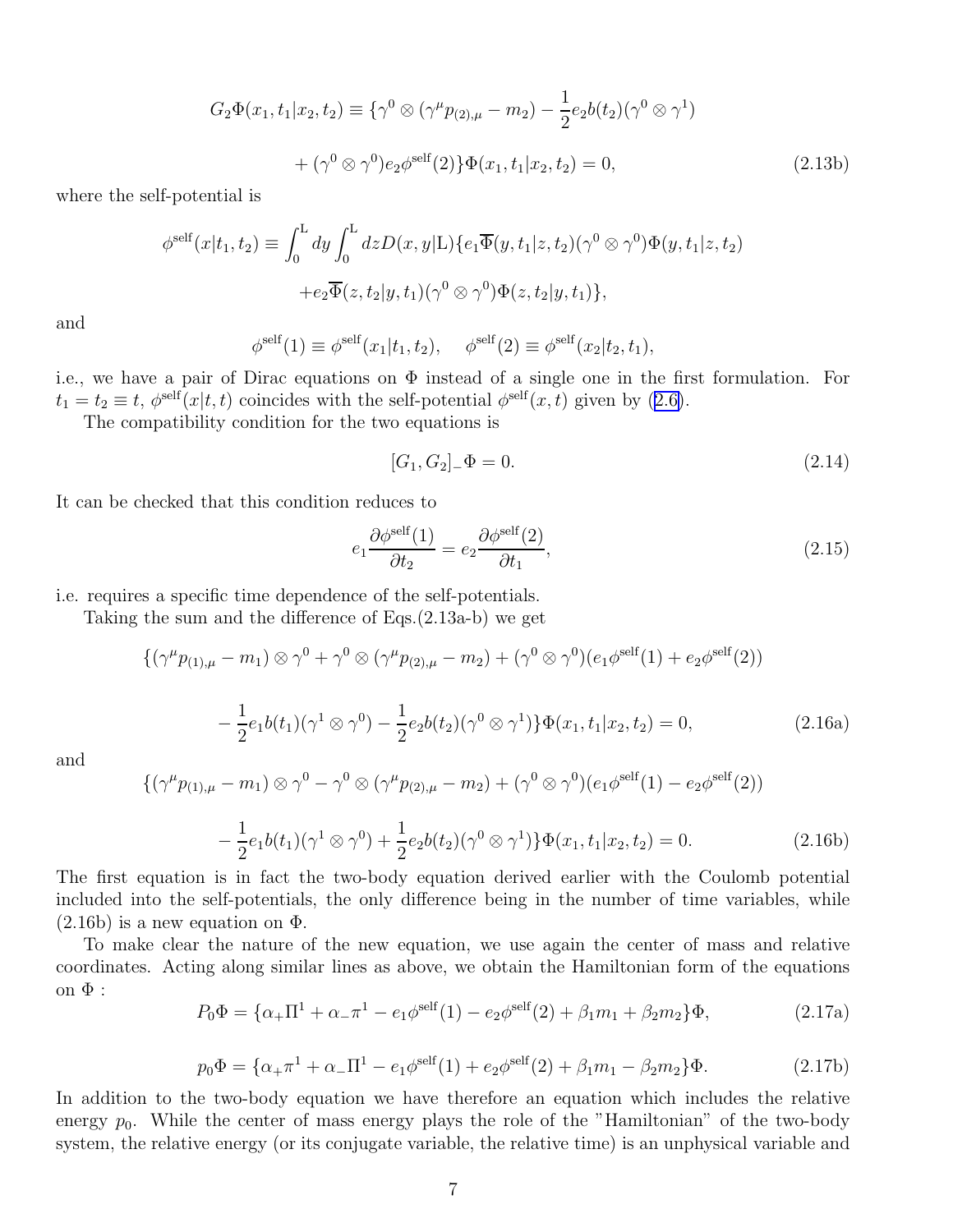<span id="page-7-0"></span>must be eliminated to avoid possible unphysical effects, for example, relative energy excitations in the spectrum.

In the spectrum problem we can simply put

$$
p_0 \Phi = 0,\t\t(2.18)
$$

i.e., assume that  $\Phi$  does not depend on the relative time  $\tau = t_1 - t_2$ . We could also start from the beginning with the field  $\Phi$  composed of the individual matter fields taken at the same time  $t_1 = t_2 = t$ . Then the compatibility condition of the two Dirac equations would be

$$
\frac{\partial}{\partial t}(e_1\phi^{\text{self}}(x_1, t) - e_2\phi^{\text{self}}(x_2, t)) = 0.
$$
\n(2.19)

We shall continue our discussion of the pair of Dirac equations formulation in Sec. 4.

### 3 MASSLESS CASE

There are three types of interactions in the first quantized two-body Hamiltonian  $P_0$ , namely, interaction described by the self-potentials , interaction between the matter fields and global electromagnetic field degree of freedom and the Coulomb interaction . All these interactions influence the spectrum, the self-potentials being responsible for radiative processes.

Let us find the eigenfunctions and the spectrum of  $P_0$  in the single two-body equation formulation. The consideration below is at fixed time  $t = 0$ . The equation for the eigenfunctions is

$$
(\alpha_{+}\Pi^{1} + \alpha_{-}\pi^{1} + \beta_{1}m_{1} + \beta_{2}m_{2})\Phi = (E + V)\Phi,
$$
\n(3.1)

where

$$
\Pi^1 = 2i\frac{\partial}{\partial x_+} - \frac{1}{2}(e_1 + e_2)b,
$$
  

$$
\pi^1 = 2i\frac{\partial}{\partial x_-} - \frac{1}{2}(e_1 - e_2)b,
$$

and

$$
V(x_-, x_+) = \phi + e_1 \phi_{(1)}^{\text{self}} + e_2 \phi_{(2)}^{\text{self}}.
$$

If we denote the components of  $\Phi$  as

$$
\Phi^{11} \equiv \eta_1 , \quad \Phi^{12} \equiv \eta_2,
$$
  

$$
\Phi^{21} \equiv \eta_3 , \quad \Phi^{22} \equiv \eta_4,
$$

then (3.1) reduces to the system of four equations

$$
2i\frac{\partial}{\partial x_+}\eta_1 - (V + E + \frac{1}{2}(e_1 + e_2)b)\eta_1 = -m_1\eta_3 - m_2\eta_2,
$$
  
\n
$$
2i\frac{\partial}{\partial x_+}\eta_4 + (V + E - \frac{1}{2}(e_1 + e_2)b)\eta_4 = m_1\eta_2 + m_2\eta_3,
$$
  
\n
$$
2i\frac{\partial}{\partial x_-}\eta_2 - (V + E + \frac{1}{2}(e_1 - e_2)b)\eta_2 = -m_1\eta_4 - m_2\eta_1,
$$
\n(3.2)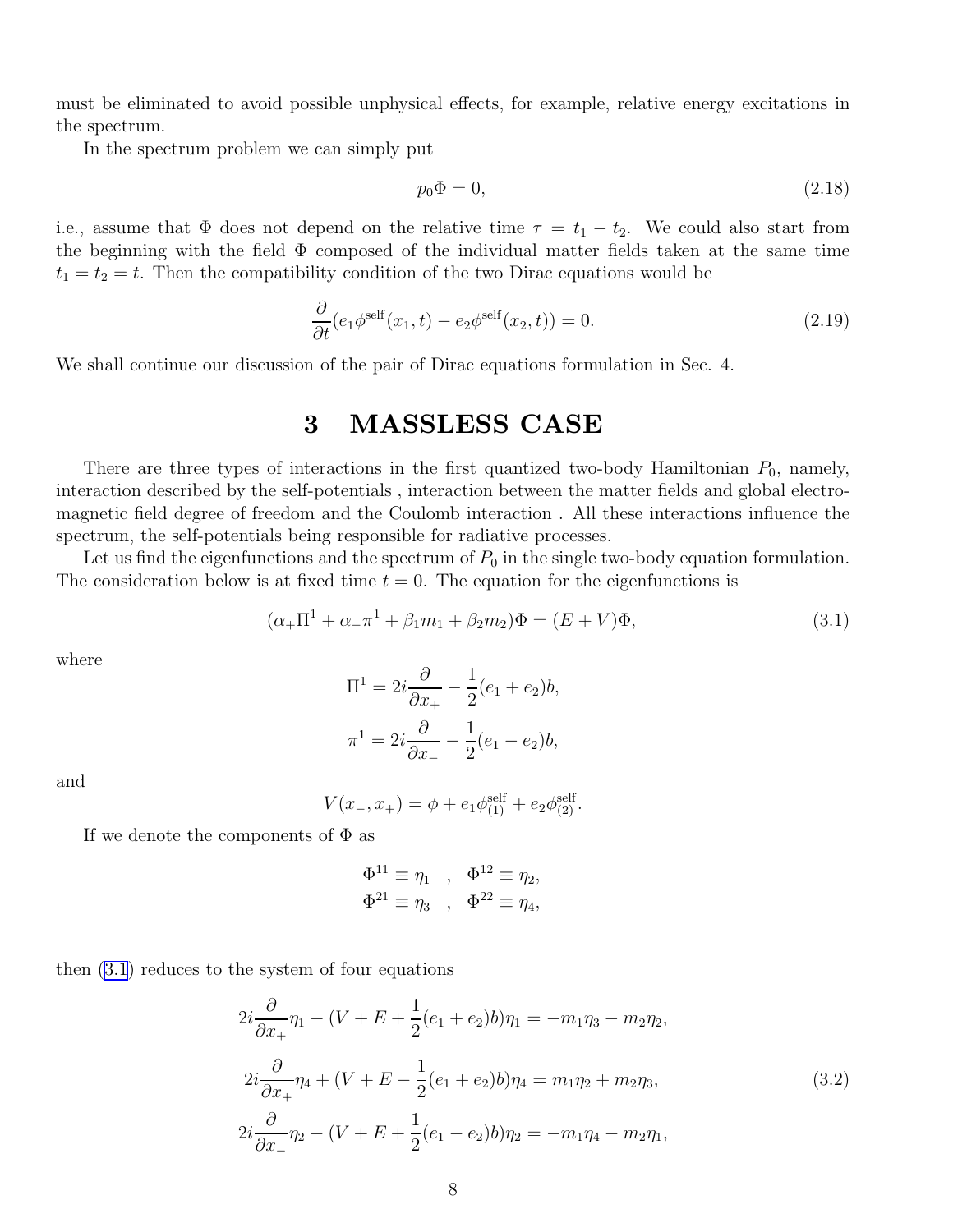$$
2i\frac{\partial}{\partial x_{-}}\eta_{3} + (V + E - \frac{1}{2}(e_{1} - e_{2})b)\eta_{3} = m_{1}\eta_{1} + m_{2}\eta_{4}.
$$
\n(3.3)

<span id="page-8-0"></span>The global electromagnetic field degree of freedom shows itself in all four equations. For  $e_1 = -e_2$ , b drops out of the first pair of the equations, and for  $e_1 = e_2$  of the second one.

We see from these equations that

$$
\eta_1^*(E, -e_1, -e_2) = \eta_4(E, e_1, e_2),\tag{3.4a}
$$

$$
\eta_2^{\star}(E, -e_1, -e_2) = \eta_3(E, e_1, e_2),\tag{3.4b}
$$

so only half of all solutions correspond to physical particles.

The conditions (3.4a-b) are modified in the case of the massless matter fields and vanishing total potential  $V$ ,

$$
\eta_1(-E, e_1, e_2) = \eta_4(E, e_1, e_2),
$$
  

$$
\eta_2(-E, e_1, e_2) = \eta_3(E, e_1, e_2),
$$

i.e., the negative energy solutions of  $\eta_1$  and  $\eta_2$  coincide correspondingly with the positive energy solutions of  $\eta_4$  and  $\eta_3$ . Again only half of all solutions correspond to physical particles.

The boundary and normalization conditions for  $\eta_i$   $(i = \overline{1, 4})$  deduced from the ones for the individual matter fields are

$$
\eta_i(\mathbf{L}|\mathbf{L}) = \exp\{i2\pi\kappa_1^{(i)}\}\eta_i(0|0),
$$
  
\n
$$
\eta_i(-\mathbf{L}|\mathbf{L}) = \exp\{i2\pi\kappa_2^{(i)}\}\eta_i(0|0),
$$
  
\n
$$
\eta_i(0|2\mathbf{L}) = \exp\{i2\pi(\kappa_1^{(i)} + \kappa_2^{(i)})\}\eta_i(0|0),
$$

and

$$
\int_{-L}^{L} dx_{-} \int_{0}^{2L} dx_{+} \eta_{i}^{\star} (x_{-} | x_{+}) \eta_{i} (x_{-} | x_{+}) = 1,
$$

respectively (no summation over i).

For the massless matter fields,  $m_1 = m_2 = 0$  and  $\eta_i$  decouple from each other in Eqs.[\(3.2](#page-7-0)) - (3.3) which are therefore simplified. In what follows we consider in detail the two-body problem for the massless matter fields.

## $\textbf{3.1} \quad \textbf{The case} \, \, \phi_{(1)}^{\text{self}} = \phi_{(2)}^{\text{self}} = 0$

In [\[12\]](#page-16-0) we put the self-potentials  $\phi_{(k)}^{\text{self}}$  equal to zero and solved Eqs.([3.2\)](#page-7-0)-(3.3) for the massless matter fields only in the presence of the Coulomb interaction and  $b$  treated as an external field. Here we want to give the same solution but without the additional assumption  $A_0(0, t) = 0$  used earlier. For this reason the expressions for the eigenfunctions and the spectrums given below are slightly different from the ones in[[12\]](#page-16-0).

The solution is

$$
\eta_{1,n}^c = \frac{1}{2L} \exp\{-\frac{i}{2}e_1e_2I_1(x_-, x_+) - \frac{i}{2}(E_{1,n}^c + \frac{1}{2}(e_1 + e_2)b)x_+\},\tag{3.5}
$$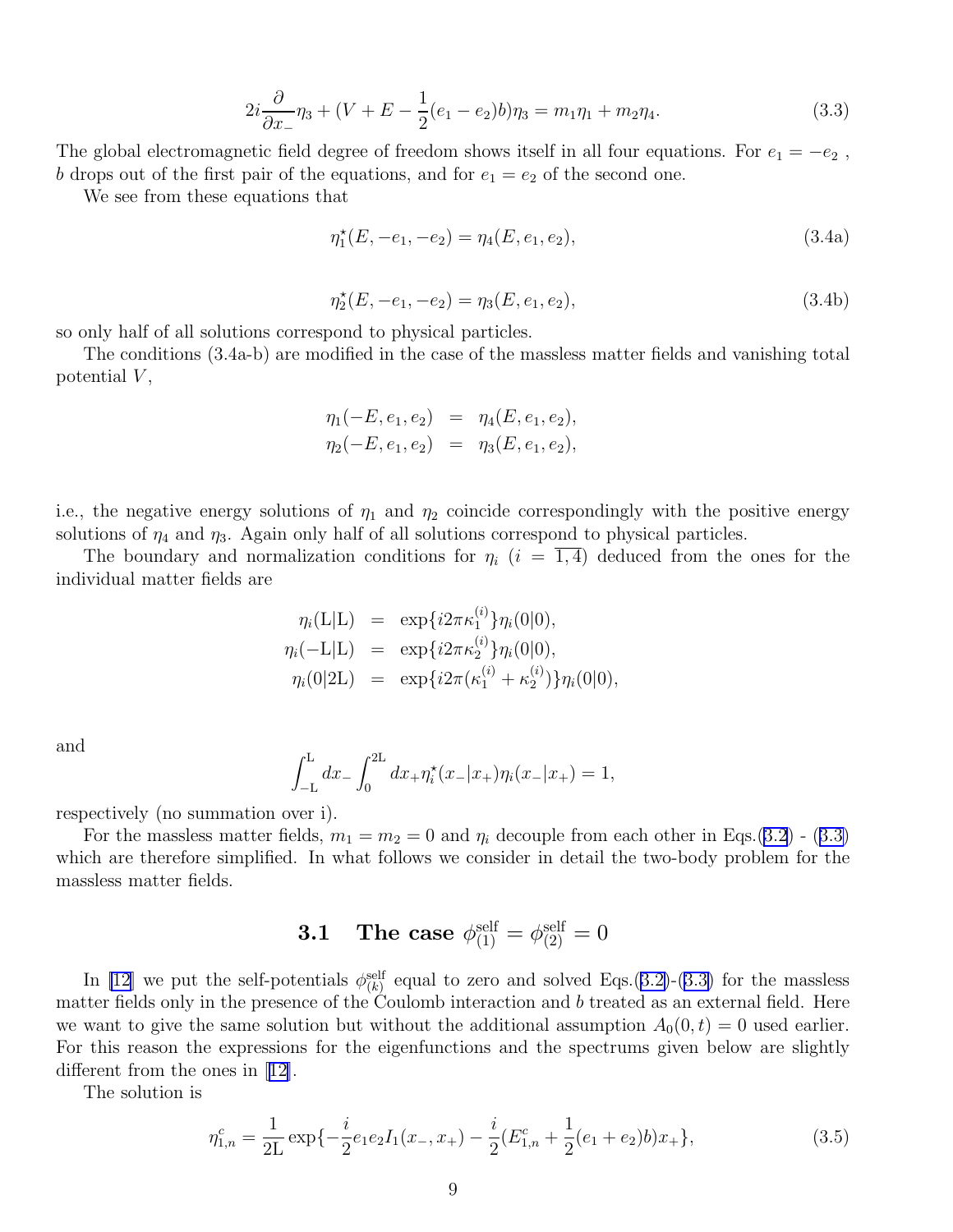$$
\eta_{2,n}^c = \frac{1}{2L} \exp\{-\frac{i}{2}e_1e_2I_2(x_-, x_+) - \frac{i}{2}(E_{2,n}^c + \frac{1}{2}(e_1 - e_2)b)x_-\},\tag{3.6}
$$

where

$$
I_1(x_-, x_+) \equiv \frac{1}{2}x_+D_+(x_+|\mathbf{L}) + x_+D_-(x_-|\mathbf{L}) - \frac{1}{24\mathbf{L}}x_+^3,
$$
  
\n
$$
I_2(x_-, x_+) \equiv \frac{1}{2}x_-D_-(x_-|\mathbf{L}) + x_-D_+(x_+|\mathbf{L}) + \frac{1}{24\mathbf{L}}x_-^3.
$$

The eigenvalues  $E_{1,n}^c$ ,  $E_{2,n}^c$  are determined by the boundary conditions. From the boundary condition connecting the values of  $\eta_1$  at the points  $(x_0 = 0, x_0 = 0)$  and  $(x_0 = 0, x_0 = 2L)$  we get

$$
E_{1,n}^c = -\frac{1}{2L} \int_0^{2L} dz V(0, z) + \frac{2\pi n}{L} - \frac{1}{2}(e_1 + e_2)b, \quad n \in \mathcal{Z},
$$

while the boundary conditions connecting the values of  $\eta_2$  at  $(x_0 = 0, x_0 = 0)$  and  $(x_0 = \pm L,$  $x_+ = L$ ) give

$$
E_{2,n}^c = -\frac{1}{2L} \int_{-L}^{L} dz V(z, L) + \frac{2\pi n}{L} - \frac{1}{2}(e_1 - e_2)b, \quad n \in \mathcal{Z}.
$$

For  $V = \phi$  (with the assumption  $A_0(0, t) = 0$  both parts of the Coulomb potential  $\phi_+$  and  $\phi_$ would be asymmetric [\[12\]](#page-16-0) ), we easily evaluate the integrals, so the spectrums become

$$
E_{1,n}^{c} = -\frac{1}{3}e_1e_2 \mathcal{L} + \frac{2\pi}{\mathcal{L}}n - \frac{1}{2}(e_1 + e_2)b,
$$
  

$$
E_{2,n}^{c} = -\frac{5}{12}e_1e_2 \mathcal{L} + \frac{2\pi}{\mathcal{L}}n - \frac{1}{2}(e_1 - e_2)b.
$$

The eigenfunctions  $\eta_{3,n}^c$  and  $\eta_{4,n}^c$  are obtained from Eqs.[\(3.5](#page-8-0))-(3.6) by making use of the relations (3.4a-b), the corresponding spectrums being

$$
E_{3,n}^{c} = -\frac{5}{12}e_1e_2\mathbf{L} + \frac{2\pi}{\mathbf{L}}n + \frac{1}{2}(e_1 - e_2)b,
$$
  
\n
$$
E_{4,n}^{c} = -\frac{1}{3}e_1e_2\mathbf{L} + \frac{2\pi}{\mathbf{L}}n + \frac{1}{2}(e_1 + e_2)b, \quad n \in \mathcal{Z}.
$$

The superscript "c" indicates that the eigenfunctions  $\eta_{i,n}^c$  and the eigenvalues  $E_{i,n}^c$  represent the solution of our two-body problem in the presence of the Coulomb interaction, but without the selfpotentials.

The boundary conditions fix also the phases  $\kappa_1^{(i)}$  $\mathfrak{c}_1^{(i)}$  ,  $\kappa_2^{(i)}$  $\frac{1}{2}$ ,

$$
\kappa_{1,n}^{(1)} = \kappa_{1,n}^{(4)} = -\kappa_{2,n}^{(1)} = -\kappa_{2,n}^{(4)} = \frac{n}{2},
$$
  

$$
\kappa_{1,n}^{(2)} = \kappa_{1,n}^{(3)} = -\kappa_{2,n}^{(2)} = -\kappa_{2,n}^{(3)} = \frac{n}{2}.
$$

 $\textbf{3.2} \quad \textbf{The case} \: \: \phi_{(1)}^{\text{self}} \neq 0, \: \phi_{(2)}^{\text{self}} \neq 0$ 

Let us now solve Eqs.  $(3.2)$  $(3.2)$ - $(3.3)$  $(3.3)$  in the presence of the self-potentials. In the self-field approach to quantum electrodynamics in four dimensions the self-field effects are calculated by an iteration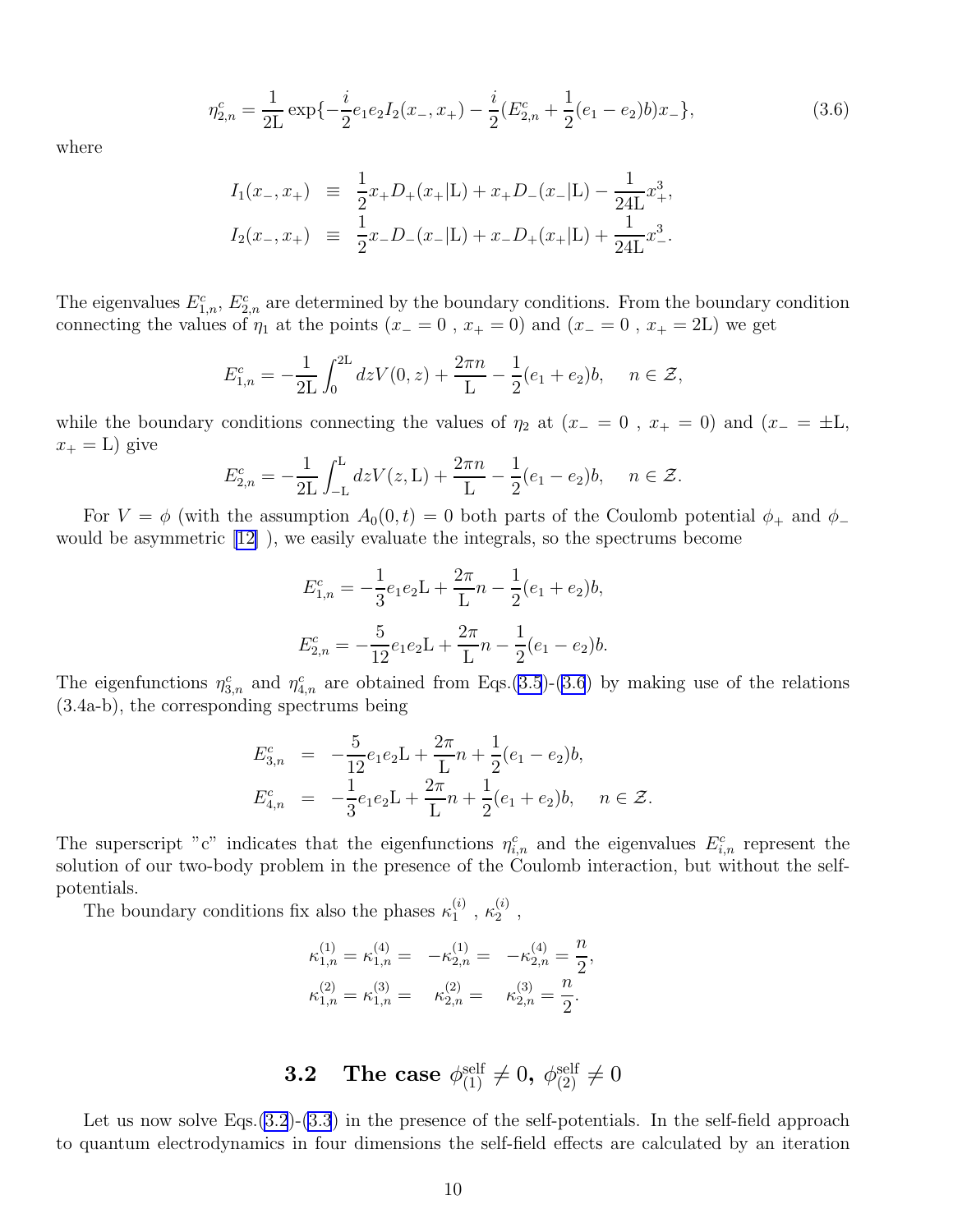procedure. To lowest order of iteration we take the fields to be given by the solutions without the self-energy terms, and the energies to be shifted by a small amount:

$$
\eta_{i,n} = \eta_{i,n}^c,
$$
  

$$
E_n = E_n^c + \Delta E_n.
$$

But in two-dimensional quantum electrodynamics for some problems we need not apply the iteration procedure, because these problems can be solved exactly. We show below that it is the case for the two-body problem in the massless 2-dim QED.

For the vanishing matter masses, the general structure of the solutions to the Eqs.  $(3.2)-(3.3)$  $(3.2)-(3.3)$  $(3.2)-(3.3)$  $(3.2)-(3.3)$ with the self-potentials is the same as of the corresponding solutions in the case when the self-field effects are neglected. All the solutions are exponents. So if these solutions are normalized, they fulfil the conditions

$$
\eta_i^* \eta_i = \frac{1}{4L^2}, \quad i = \overline{1, 4}.
$$

The bilinear combinations  $\overline{\Phi}(\gamma^0 \otimes \gamma^0) \Phi$  which enter the expressions for the self-potentials can be therefore easily evaluated as

$$
\overline{\Phi}(\gamma^0 \otimes \gamma^0)\Phi = \sum_{i=1}^4 \eta_i^* \eta_i = \frac{1}{L^2}.
$$

The self-potentials take the exact and closed form

$$
\phi_{(1)}^{\text{self}} = \frac{e_1}{2L}(x^2 + \frac{L^2}{2}),
$$
  

$$
\phi_{(2)}^{\text{self}} = \frac{e_2}{2L}(x^2 + \frac{L^2}{2}).
$$

In terms of the center of mass and relative coordinates the self-field part of the total potential V becomes

$$
e_1\phi_{(1)}^{\text{self}} + e_2\phi_{(2)}^{\text{self}} = \frac{1}{8\mathcal{L}}(e_1^2 + e_2^2)(x_+^2 + x_-^2) + \frac{1}{4\mathcal{L}}(e_1^2 - e_2^2)x_+x_- + \frac{\mathcal{L}}{4}(e_1^2 + e_2^2),
$$

i.e., only for  $e_1 = \pm e_2$  the self-potentials do not destroy the additivity of the center of mass and relative Hamiltonians.

With the self-potentials, Eqs.  $(3.2)$  $(3.2)$ -  $(3.3)$  are solved by the eigenfunctions

$$
\eta_{1,n} = \frac{1}{2L} \exp\{-\frac{i}{2}e_1e_2I_1(x_-, x_+) - \frac{i}{2}(E_{1,n} + \frac{1}{2}(e_1 + e_2)b)x_+\
$$

$$
-\frac{i}{2}e_1^2J_1^{(1)}(x_-, x_+) - \frac{i}{2}e_2^2J_1^{(2)}(x_-, x_+)\},\
$$

$$
\eta_{2,n} = \frac{1}{2L} \exp\{-\frac{i}{2}e_1e_2I_2(x_-, x_+|a) - \frac{i}{2}(E_{2,n} + \frac{1}{2}(e_1 - e_2)b)(x_-, a\),\}
$$

$$
-\frac{i}{2}e_1^2J_2^{(1)}(x_-, x_+|a) - \frac{i}{2}e_2^2J_2^{(2)}(x_-, x_+|a)\},\
$$
(3.8)

where

$$
I_2(x_-, x_+|a) \equiv \frac{1}{2}x_-D_-(x_-|L) + (x_- - aL)D_+(x_+|L) + \frac{1}{24L}x_-^3 + I_2(0,0|a),
$$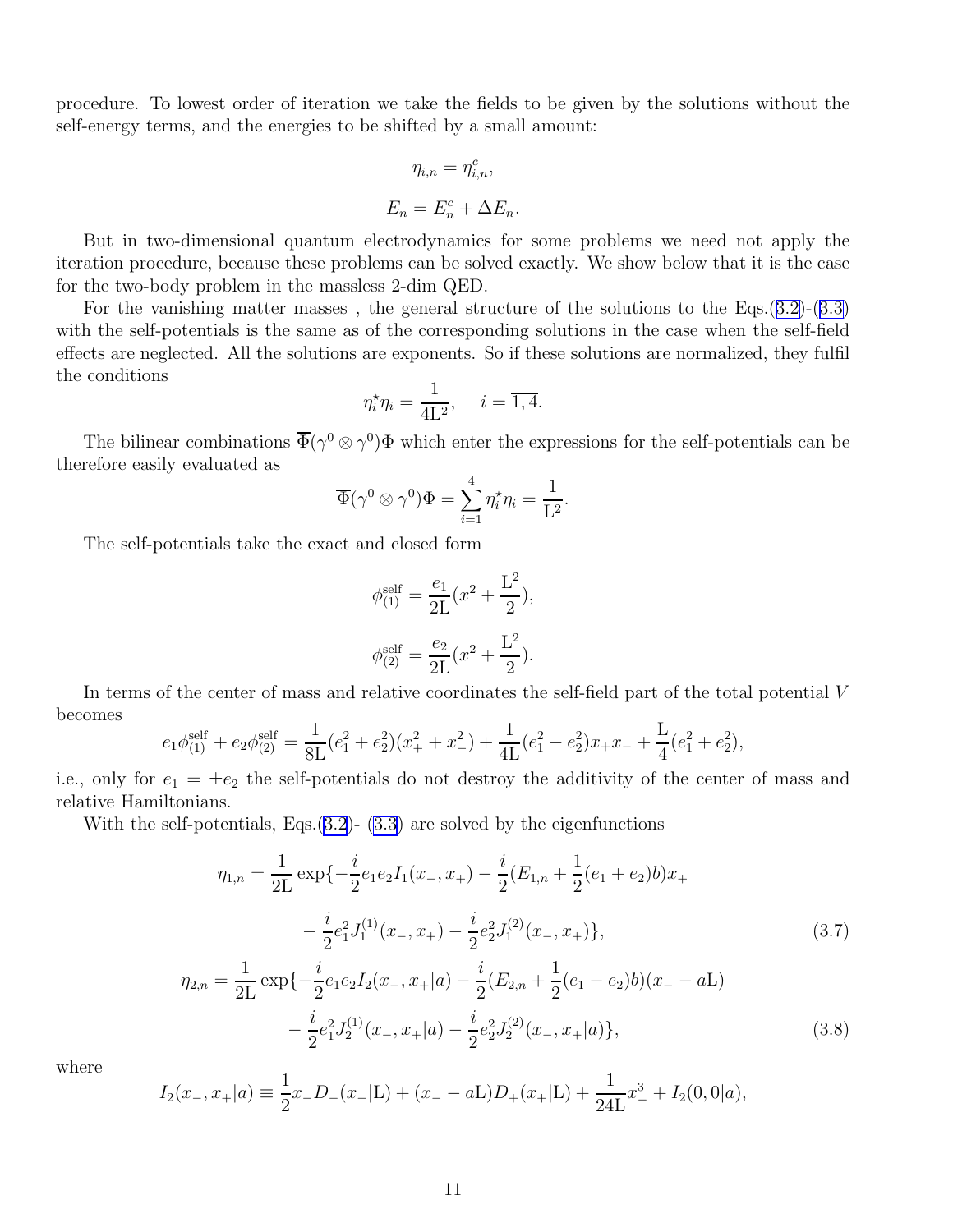and

$$
I_2(0,0|a) \equiv \begin{cases} \frac{L^2}{24}a^2(2a+3) & \text{for } a < 0, \\ \frac{L^2}{24}a^2(2a-9) & \text{for } a > 0, \end{cases}
$$

while

$$
J_1^{(1)}(x_-, x_+) \equiv \frac{1}{24L}((x_+ + x_-)^3 - x_-^3) + \frac{L}{4}x_+,
$$
  
\n
$$
J_1^{(2)}(x_-, x_+) \equiv \frac{1}{24L}((x_+ - x_-)^3 + x_-^3) + \frac{L}{4}x_+,
$$
  
\n
$$
J_2^{(1)}(x_-, x_+|a) \equiv \frac{1}{24L}((x_+ + x_-)^3 - (x_+ + aL)^3) + \frac{L}{4}(x_- - aL),
$$
  
\n
$$
J_2^{(2)}(x_-, x_+|a) \equiv \frac{1}{24L}(-(x_+ - x_-)^3 + (x_+ - aL)^3) + \frac{L}{4}(x_- - aL).
$$

The constant a depends on the charges  $e_1, e_2$ , namely,  $a = (e_2 - e_1)/(e_2 + e_1)$  for  $e_1 \neq \pm e_2$  and  $a = 0$  for  $e_1 = \pm e_2$ . In the Coulomb case when the self-potentials are not taken into account, a vanishes,and

$$
I_2(x_-, x_+|0) = I_2(x_-, x_+),
$$

the functions  $\eta_{1,n}$ ,  $\eta_{2,n}$  reducing to the Coulomb eigenfunctions  $\eta_{1,n}^c$ ,  $\eta_{2,n}^c$ .

The eigenvalues acquire a shift,

$$
E_{1,n} = E_{1,n}^c + \Delta E_1,\tag{3.9a}
$$

$$
E_{2,n} = E_{2,n}^c + \Delta E_2,\tag{3.9b}
$$

which is nothing else than the self-energy

$$
\Delta E_1 \equiv -\frac{1}{2L} \int_0^{2L} dz (e_1 \phi_{(1)}^{\text{self}}(0, z) + e_2 \phi_{(2)}^{\text{self}}(0, z)),
$$
  

$$
\Delta E_2 \equiv -\frac{1}{2L} \int_{-L}^{L} dz (e_1 \phi_{(1)}^{\text{self}}(z, L) + e_2 \phi_{(2)}^{\text{self}}(z, L)).
$$

The shift is the same for both spectrums

$$
\Delta E_1 = \Delta E_2 \equiv \Delta E = -\frac{5}{12}e_1^2 \mathcal{L} - \frac{5}{12}e_2^2 \mathcal{L}.
$$

The eigenfunctions  $\eta_{3,n}$ ,  $\eta_{4,n}$  are related to  $\eta_{1,n}$ ,  $\eta_{2,n}$  by Eqs.(3.4a-b), the corresponding spectrums being shifted by the same amount  $\Delta E$ .

The self-potentials contribute also to the boundary conditions phases

$$
\begin{aligned} \kappa_{1,n}^{(1)} &=& -\kappa_{2,n}^{(1)} &= \frac{n}{2} + \kappa_1^{\text{self}}, \\ \kappa_{1,n}^{(2)} &=& \kappa_{2,n}^{(2)} &= \frac{n}{2} + \kappa_2^{\text{self}}, \\ \kappa_{1,n}^{(3)} &=& \kappa_{2,n}^{(3)} &= \frac{n}{2} - \kappa_2^{\text{self}}, \\ \kappa_{1,n}^{(4)} &=& -\kappa_{2,n}^{(4)} &= \frac{n}{2} - \kappa_1^{\text{self}}, \end{aligned}
$$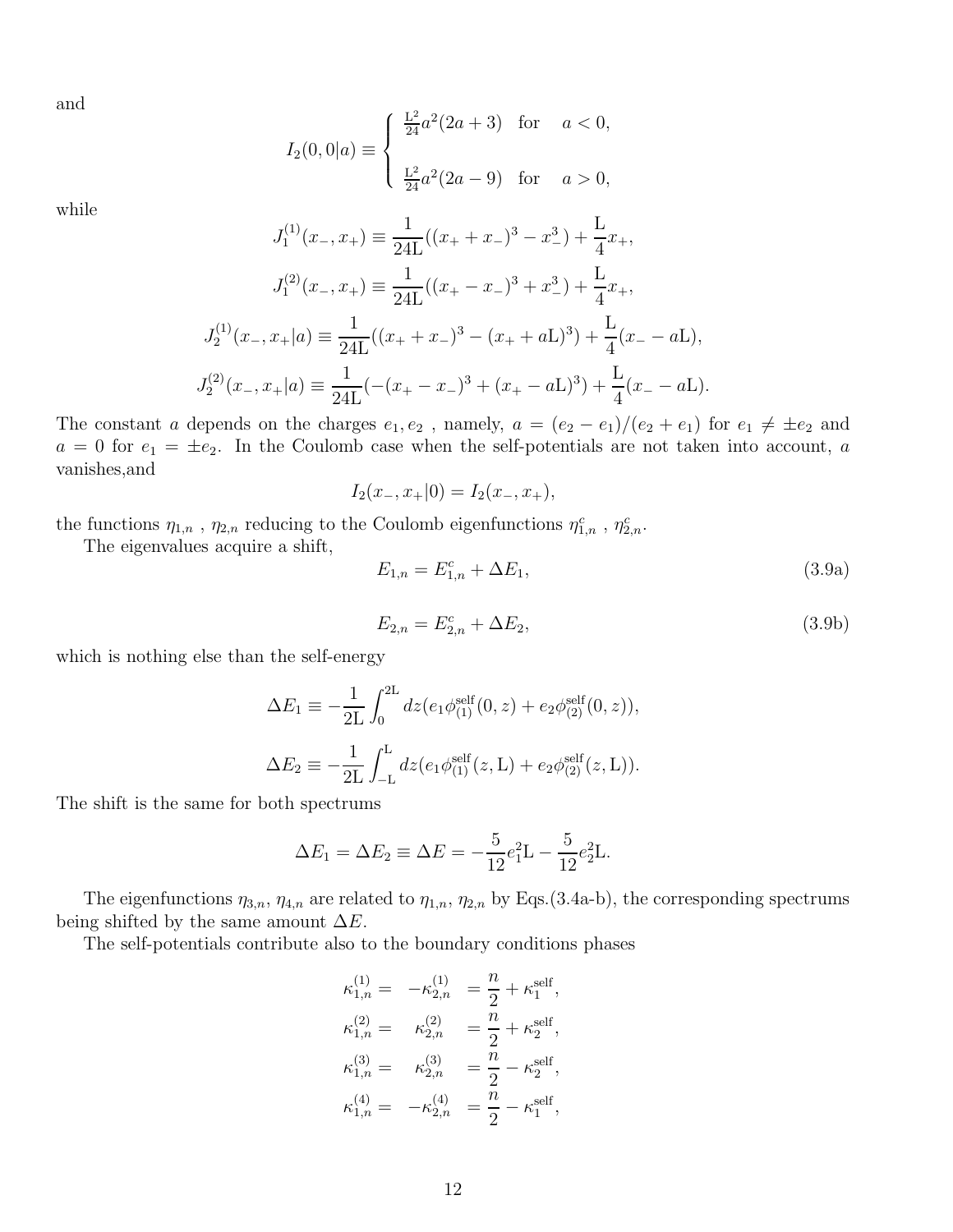where

$$
\begin{array}{rcl} \kappa^{\rm self}_1 & \equiv & \displaystyle \frac{(e_2^2-e_1^2){\rm L}^2}{32\pi}, \\[10pt] \kappa^{\rm self}_2 & \equiv & \displaystyle \frac{(e_1+e_2)^2{\rm L}^2}{32\pi}a(2-a^2). \end{array}
$$

The additional phases  $\kappa_1^{\text{self}}$ ,  $\kappa_2^{\text{self}}$  vanish in the case  $e_1 = \pm e_2$ .

With the Coulomb and self-interaction shifts, the spectrums for  $e_1 = -e_2 \equiv e$ , for instance, become

$$
E_{1,n} = -\frac{1}{2}e^{2}L + \frac{2\pi}{L}n,
$$
  
\n
$$
E_{2,n} = -\frac{5}{12}e^{2}L + \frac{2\pi}{L}n - eb, \quad n \in \mathcal{Z}.
$$

Eqs.(3.7)-(3.9) represent the complete and exact solution of the two-body problem for the massless matter fields.

#### 4 EQUIVALENCE

In the pair of Dirac equations formulation, the Coulomb potential is included into the self-field terms. With the assumptions that the composite matter field does not depend on the relative time and  $t_1 = t_2$ , the total self-potential coincides with the corresponding one in the single two-body equation formulation and can be evaluated exactly as

$$
\phi^{\text{self}}(x) = \frac{e_1 + e_2}{2L}(x^2 + \frac{L^2}{2}).
$$

It is time-independent and satisfies the compatibility condition([2.19\)](#page-7-0).

The eigenvalue problem for the two-body Hamiltonian reduces to the system of two equations for each component of the composite field. For  $\eta_1$ , we have

$$
(\Pi^1 - V - E)\eta_1 = 0,\t\t(4.1)
$$

$$
(\pi^1 - U)\eta_1 = 0,\t\t(4.2)
$$

where the last equation means the vanishing of the relative energy, and

$$
V(x_-, x_+) = e_1 \phi^{\text{self}}(\frac{x_+ + x_-}{2}) + e_2 \phi^{\text{self}}(\frac{x_+ - x_-}{2}),
$$
  

$$
U(x_-, x_+) \equiv e_1 \phi^{\text{self}}(\frac{x_+ + x_-}{2}) - e_2 \phi^{\text{self}}(\frac{x_+ - x_-}{2}).
$$

The potentials  $V$  and  $U$  fulfil the relations

$$
\frac{\partial V}{\partial x_{-}} = \frac{\partial U}{\partial x_{+}},\tag{4.3a}
$$

$$
\frac{\partial V}{\partial x_+} = \frac{\partial U}{\partial x_-},\tag{4.3b}
$$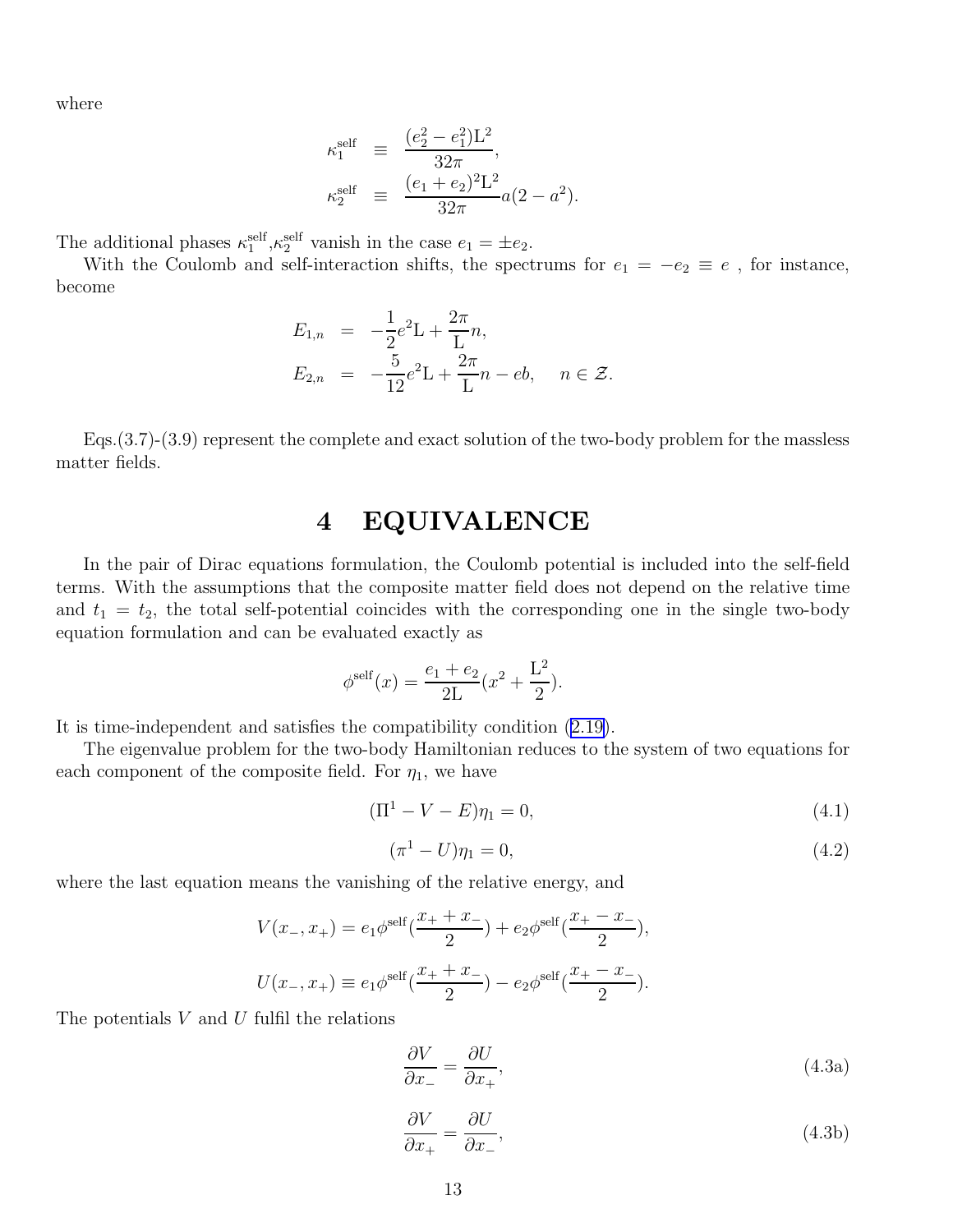the first one being the compatibility condition for Eqs.(4.1) and (4.2).

The general solution of (4.1) is

$$
\eta_1(x_-, x_+) = \chi_1(x_-) \exp\{-\frac{i}{2} \int_0^{x_+} dz V(x_-, z) - \frac{i}{2}(E + \frac{1}{2}(e_1 + e_2)b)x_+\},\tag{4.4}
$$

where  $\chi_1$  is a function depending only on the relative coordinate  $x_-\$ .

Substituting this solution into (4.2) and using the relations (4.3a-b), we get the equation for  $\chi_1$ ,

$$
(\pi^1 - U(x_-, 0))\chi_1 = 0,
$$

which is solved by

$$
\chi_1(x_-) = \exp\{-\frac{i}{2} \int_0^{x_-} dz U(z,0) - \frac{1}{4}(e_1 - e_2)bx_-\}.
$$
\n(4.5)

Although the solution  $(4.4)-(4.5)$  includes both potentials V and U, only the potential V contributes to the eigenvalue spectrum. Indeed,  $\chi_1(0) = 1$  at the boundary points  $(x_0 = 0, x_0 = 0)$  and  $(x_0 = 0, x_0 = 2L)$ . Since just the boundary condition connecting the values of  $\eta_1$  at these points determines the spectrum, the potential  $U$  drops out of this boundary condition, and for the spectrum we get the same expression as in the single two-body equation formulation.

For the second component  $\eta_2$ , the system of equations for the eigenfunctions is

$$
(\pi^1 + V - E)\eta_2 = 0,\t\t(4.6a)
$$

$$
(\Pi^1 + U)\eta_2 = 0.
$$
\n(4.6b)

The solution is given by

$$
\eta_2(x_-, x_+) = \chi_2(x_+) \exp\{\frac{i}{2} \int_{aL}^{x_-} dz V(z, x_+) - \frac{i}{2} (E + \frac{1}{2}(e_1 - e_2)b)(x_- - aL)\},\tag{4.7}
$$

where

$$
\chi_2(x_+) = \exp\{\frac{i}{2} \int_0^{x_+} dz U(0, z) - \frac{i}{4}(e_1 + e_2)bx_+\}.
$$
\n(4.8)

From the boundary conditions relating the points  $(x_0 = 0, x_0 = 0)$  and  $(x_0 = \pm L, x_0 = L)$  and with  $\kappa_1^{(2)} = \kappa_2^{(2)}$  we get the following condition determining the spectrum

$$
\eta_2(-L|L) = \eta_2(L|L).
$$

In both parts of this condition we have the function  $\chi_2(x_+)$  taken at the same center of mass coordinate  $x_+ = L$ , so the potential U drops out again.

Thus, in both formulations the eigenvalue spectrums coincide. This proves that the two formulations are equivalent to each other in the spectrum problem.

### 5 DISCUSSION

1. For  $(1+1)$ -dimensional self-field QED, we have presented two different formulations of the twobody problem in accordance with two different types of variational principles. These two formulations are closely related but not identical. In the first formulation we vary the action with respect to the composite matter field and get a single two-body equation. In the second formulation we require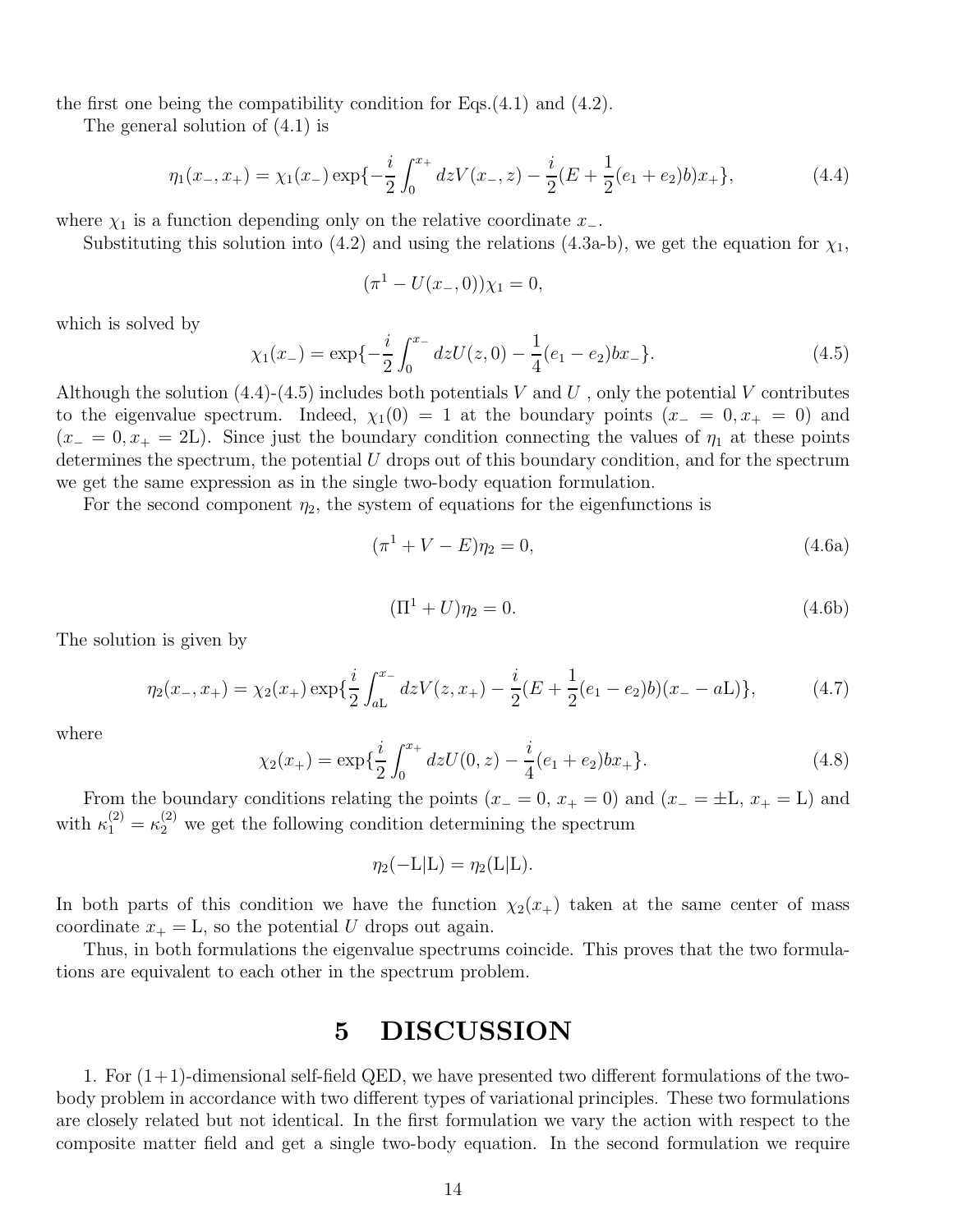the action be stationary with respect to the individual fields. This condition is stronger and leads to a pair of equations for the composite field. In addition to the two-body equation we have an equation including the relative energy. While the single two-body equation formulation is one-time formulation without any restrictions on the self-potentials, the second formulation has in general two time coordinates. Only for a special time dependence of the self-potentials one of the time coordinates, i.e., the relative time can be eliminated.

We have shown that for the massless matter fields the eigenvalue spectrums of the two-body Hamiltonian in both formulations coincide. The two formulations are therefore equivalent in the spectrum problem. Nevertheless, the second formulation with two compatible equations on the same composite field provides more complete information about the eigenfunctions. The single two-body equation does not fix the eigenfunctions uniquely. We can multiply the components  $\eta_1$  and  $\eta_4$  by an arbitrary function depending only on the relative coordinate  $x_$  and the components  $\eta_2$  and  $\eta_3$  by one depending only on  $x_{+}$ .

2. We have proved that the relativistic two-body problem in the massless two-dimensional quantum electrodynamics is exactly soluble. In the single two-body equation formulation, we have solved the covariant two-body equation with both mutual and self-interactions and found the eigenfunctions and the spectrum of the two-body Hamiltonian.

For the massive matter fields, the eigenvalue problem for the two-body Hamiltonian becomes essentially more complicated. In this case,  $\eta$ 's are not decoupled in the system of equations (3.2)-(3.3). If we try to decouple them, then we arrive at a set of second-order differential equations which can be solved only in some approximation. We can take the masses  $m_1$ ,  $m_2$  as small parameters and consider the mass contribution to the two-body Hamiltonian eigenfunctions and eigenvalues as small corrections to the corresponding eigenfunctions and eigenvalues for the vanishing masses. The discussion of the massive case will be given elsewhere.

There is an essential difference in the Coulomb and self-interaction shifts in the spectrums. The Coulomb interaction shifts the discrete energy spectrums by a value which is different for  $E_{1,n}$  and  $E_{2,n}$  ( $E_{4,n}$  and  $E_{3,n}$ ), the difference being equal to  $\frac{1}{12}e_1e_2L$ , while the self-interaction shift is the same for all four spectrums.

If we call formally the first and second components of the two-component fields  $\psi_k$  as "up" and "down" components, then the two-body system states described by  $\eta_{i,n}$   $(i = \overline{1, 4})$  can be interpreted correspondingly as "up-up", "up-down", "down-up" and "down-down" states. The Coulomb interaction shift is therefore the same for the "up-up" and "down-down" states and takes a different value for the "up-down" and "down-up" states. Thus we can recognize the effects of spin-spin interactions in the first quantized theory.

For arbitrary values of  $e_1, e_2$ , all the spectrums  $E_{i,n}$  depend on the global electromagnetic field degree of freedom b. The global degree of freedom contribution to the spectrums is specific to models defined on the circle. For models on the line, the electromagnetic field has neither local nor global physical degrees of freedom and so can be eliminated completely from the two-body Hamiltonian.

For  $e_1 = -e_2$ , only the spectrums  $E_{2,n}$  and  $E_{3,n}$  corresponding to the "up-down" and "down-up" states, and for  $e_1 = e_2$  only  $E_{1,n}$  and  $E_{4,n}$  corresponding to the "up-up" and "down-down" states depend on b.

3. The standard SM with a single matter field of charge e is equivalent to the theory of a free scalar field with mass  $e^2/\pi$  [\[7](#page-15-0)]. In our work, we have looked at the SM from a different point of view. We have constructed the mass spectrum for the model with two matter fields. The spectrum obtained does not contain the boson of the SM. This result is not surprising. It is well known from the second quantized version of  $(1 + 1)$ -dimensional QED that only on light front the SM boson can be represented as a bound state of two fields, fermion and antifermion [\[14](#page-16-0), [15\]](#page-16-0). The study of the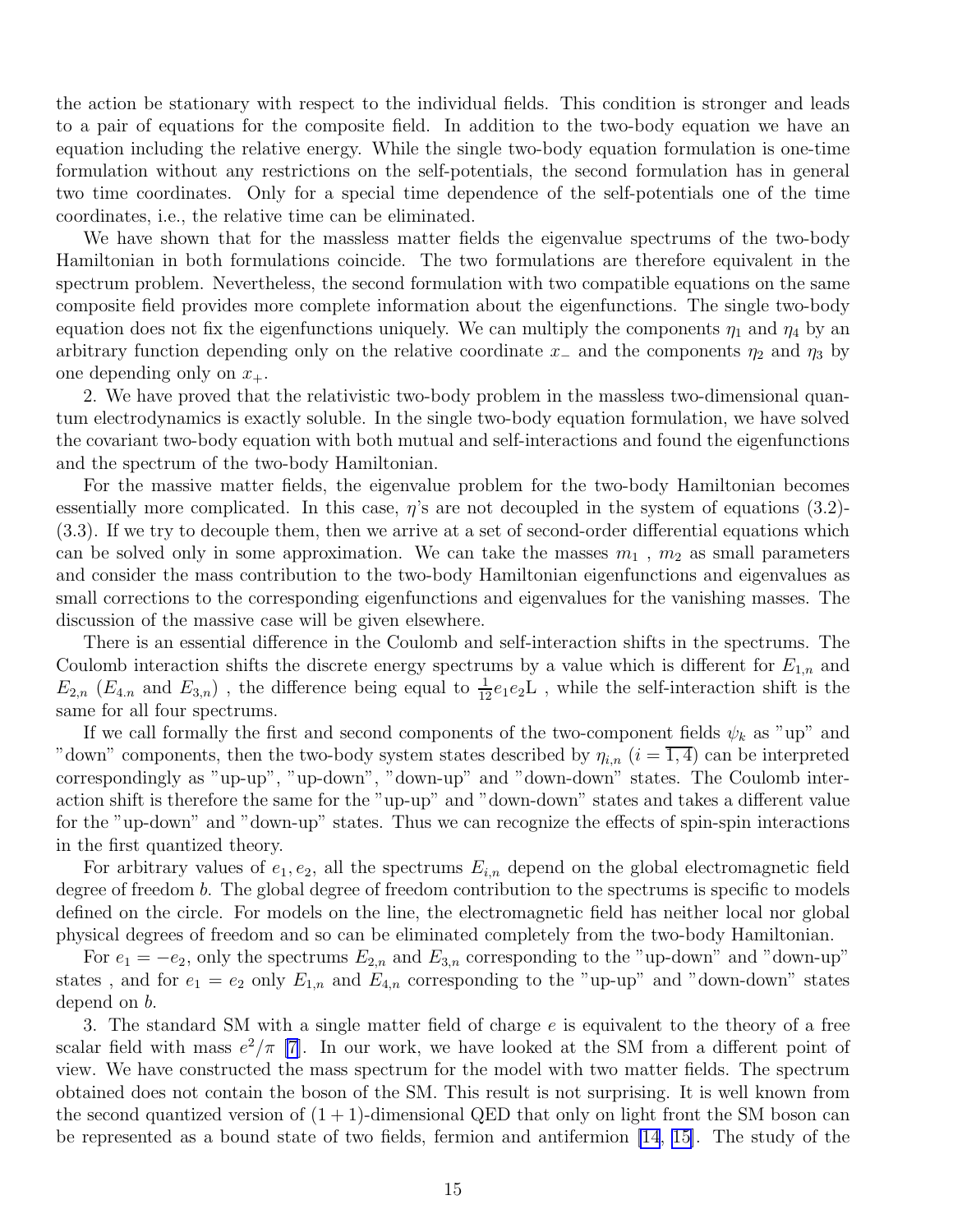<span id="page-15-0"></span>self-field SM on light front was given in[[16\]](#page-16-0).

In  $(3 + 1)$ -dimensions the formulations presented above give us a possibility to make calculations for real two-body systems. In the self-field approach, the single two-body equation formulation was used in [5] to calculate the energy spectrum for positronium and muonium. In the framework of the constraint approach, the pair of Dirac equations formulation was applied to the phenomenological calculation of the  $q - \overline{q}$  meson bound state spectrum as well as to the study of the dynamics of quarkonium systems [3, 4]. Both formulations produce results which agree with experiment. However, to clarify the difference between the two formulations in  $(3+1)$ -dimensions an analytical work along the lines given in the present paper for  $(1 + 1)$ -dimensions is needed.

### References

- [1] Ph. Droz-Vincent, Reps. Math. Phys. 8, 79 (1975); Phys. Rev. D 19, 702 (1979); H. Leutwyller and J. Stern, Ann. Phys. (N.Y.) 112, 94 (1978); Nucl. Phys. B 133, 115 (1978); Phys. Lett. B 73, 75 (1978).
- [2] V.A. Rizov and I.T. Todorov, Sov. J. Part. Nucl. 6, 269 (1975); V.A. Rizov, I.T. Todorov, and B.L. Aneva, Nucl. Phys. B 98, 447 (1975); V.A. Rizov, H. Sazdjian, and I.T. Todorov, Ann. Phys. (N.Y.) 165, 59 (1985).
- [3] H.W. Crater and P. Van Alstine, Phys. Rev. Lett. 53, 1527 (1984); Ann. Phys. (N.Y.) 148, 57 (1983); Phys. Rev. D 36, 3007 (1987); 37, 1982 (1988); Found. Phys. 24, 297 (1994); P. Van Alstine and H.W. Crater, hep-ph-9708482 and references therein.
- [4] H. Sazdjian, Phys. Rev. D 33, 3401 (1986); 33, 3425 (1986); 33, 3435 (1986); J. Math. Phys. 29, 1620 (1988); J. Mourad and H. Sazdjian, ibid. 35, 6379 (1994); H. Jallouli and H. Sazdjian, Phys. Lett. B 366, 409 (1996).
- [5] A.O. Barut and N. Unal, J. Math. Phys. 27, 3055 (1986); Physica  $\bf{A}$  142, 467 (1987); 142. 488 (1987); A.O. Barut, Physica Scripta 36, 493 (1987); in New Frontiers of Quantum Electrodynamics and Quantum Optics, edited by A.O. Barut (Plenum, NY, 1990).
- [6] C.W. Wong and C.Y. Wong, Phys. Lett. B 301, 1 (1993); Nucl. Phys. A 562, 598 (1993); H.W. Crater, C.W. Wong , and C.Y. Wong, Int. J. Mod. Phys. E 5, 589 (1996).
- [7] J. Schwinger, Phys. Rev. 128, 2425 (1962); in Theoretical Physics, Trieste Lectures (IAEA, Vienna, 1963).
- [8] A. Calogeracos, N. Dombey, and K. Imagawa, Phys. At. Nucl. 159, 1275 (1996); A. Calogeracos and N. Dombey, Int. J. Mod. Phys. A 14, 631 (1999).
- [9] Y. Hosotani, J. Phys. A 30, L757 (1997); F. Berruto, G. Grignani, G.W. Semenoff, and P. Sodano, hep-th-9809006 and references therein.